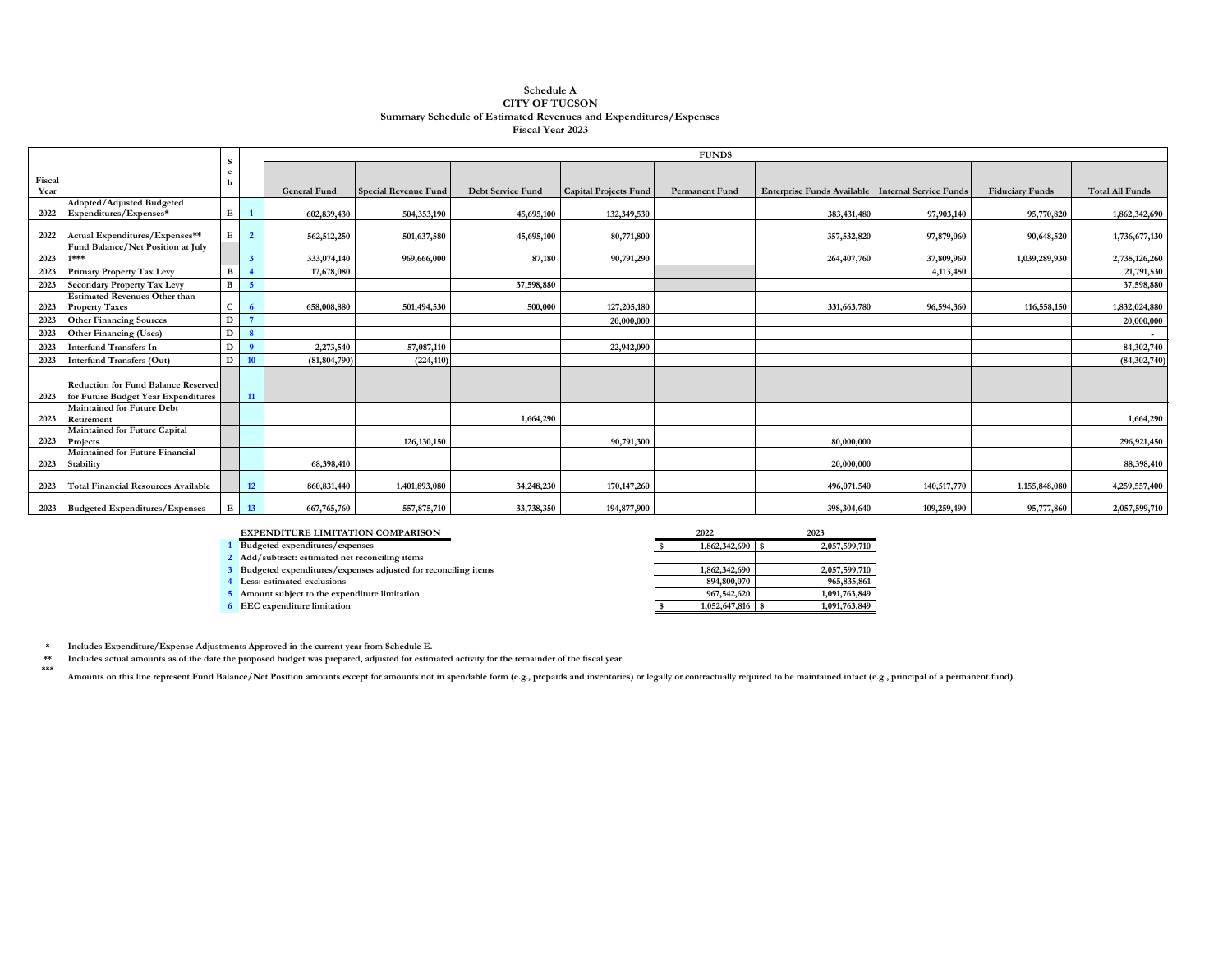#### **Schedule B CITY OF TUCSON Tax Levy and Tax Rate Information Fiscal Year 2023**

|                                                                                                                                                                                      | 2022             | 2023             |
|--------------------------------------------------------------------------------------------------------------------------------------------------------------------------------------|------------------|------------------|
| 1. Maximum allowable primary property tax levy. A.R.S. §42-<br>17051(A)                                                                                                              | \$<br>17,556,090 | \$<br>21,791,530 |
| 2. Amount received from primary property taxation in the current<br>year in excess of the sum of that year's maximum allowable<br>primary property tax levy. A.R.S. §42-17102(A)(18) |                  |                  |
|                                                                                                                                                                                      | \$<br>$-()$      |                  |
| 3. Property tax levy amounts                                                                                                                                                         |                  |                  |
| Primary property taxes<br>A.                                                                                                                                                         | \$<br>17,556,090 | \$<br>21,791,530 |
| Property tax judgment                                                                                                                                                                | $-()$ -          | -0-              |
| Secondary property taxes<br><b>B.</b>                                                                                                                                                | 34,448,600       | 37,598,880       |
| Property tax judgment                                                                                                                                                                | -0-              | $-()$            |
| Total property tax levy amounts<br>$\mathcal{C}$ .                                                                                                                                   | 52,004,690       | 59,390,410       |
| 4. Property taxes collected*                                                                                                                                                         |                  |                  |
| Primary property taxes<br>A.                                                                                                                                                         |                  |                  |
| (1) Current year's levy                                                                                                                                                              | \$<br>16,361,350 |                  |
| (2) Prior years' levies                                                                                                                                                              | 260,000          |                  |
| (3) Total primary property taxes                                                                                                                                                     | 16,621,350       |                  |
| <b>B.</b><br>Secondary property taxes                                                                                                                                                |                  |                  |
| (1) Current year's levy                                                                                                                                                              | \$<br>34,562,360 |                  |
| (2) Prior years' levies                                                                                                                                                              | 510,000          |                  |
| (3) Total secondary property taxes                                                                                                                                                   | 35,072,360       |                  |
| Total property taxes collected<br>$\mathcal{C}$ .                                                                                                                                    | 51,693,710       |                  |
| 5. Property tax rates                                                                                                                                                                |                  |                  |
| City/Town tax rate<br>A.                                                                                                                                                             |                  |                  |
| (1) Primary property tax rate                                                                                                                                                        | 0.4430           | 0.5244           |
| Property tax judgment                                                                                                                                                                | $-()$ -          | $-0-$            |
| (2) Secondary property tax rate                                                                                                                                                      | 0.8693           | 0.9048           |
| Property tax judgment                                                                                                                                                                | $-()$ -          | $-0-$            |
| (3) Total city/town tax rate                                                                                                                                                         | 1.3123           | 1.4292           |
| Special assessment district tax rates<br><b>B.</b>                                                                                                                                   |                  |                  |
| Secondary property tax rates - As of the date the proposed budget was prepared, the<br>city/town was operating and the concelled assessment districts for which secondary            |                  |                  |

no special assessment districts for which secondary property taxes are levied. For information pertaining to these special assessment districts and their tax rates, please contact the city/town. city/town was operating

\* Includes actual property taxes collected as of the date the proposed budget was prepared, plus estimated property tax collections for the remainder of the fiscal year.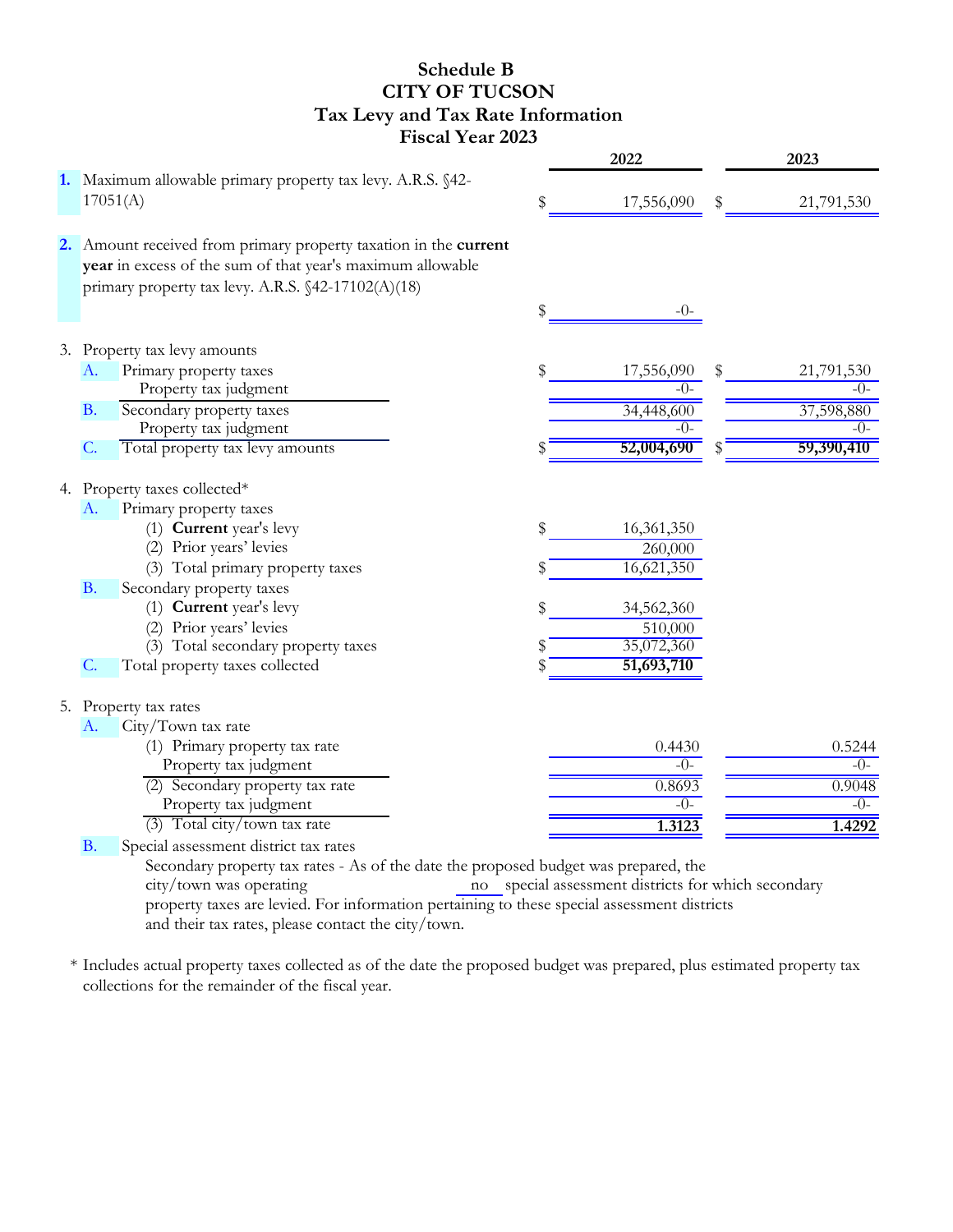|                                               | <b>ESTIMATED</b>     | <b>ACTUAL</b>    | <b>ESTIMATED</b> |
|-----------------------------------------------|----------------------|------------------|------------------|
|                                               | <b>REVENUES</b>      | <b>REVENUES*</b> | <b>REVENUES</b>  |
| <b>SOURCE OF REVENUES</b>                     | 2022                 | 2022             | 2023             |
| <b>GENERAL FUND</b>                           |                      |                  |                  |
| Local taxes                                   |                      |                  |                  |
| Business Privilege Tax                        | \$<br>258,079,380 \$ | 278,678,780 \$   | 286,464,770      |
| Public Utility Tax                            | 25,949,580           | 25,949,580       | 26,457,070       |
| Use Tax                                       | 14,335,460           | 17,058,870       | 17,532,130       |
| Transient Occupancy Tax                       | 7,609,820            | 13,925,820       | 11,011,500       |
| Room Tax                                      | 5,414,790            | 7,238,900        | 7,023,030        |
| Pawn Broker Second Hand Dealer                | 200,520              | 200,520          | 200,520          |
| Property Taxes - Prior Years                  | 250,000              | 250,000          | 250,000          |
| Government Property Lease Excise Tax          | 20,910               | 20,910           | 20,910           |
| <b>State Shared Revenues</b>                  |                      |                  |                  |
| <b>State Shared Income Tax</b>                | \$<br>71,510,360 \$  | 71,510,360 \$    | 104,732,110      |
| <b>State Shared Sales Tax</b>                 | 68,465,540           | 77,622,800       | 77,669,180       |
| State Shared Auto Lieu Tax                    | 27,568,090           | 28,568,090       | 28,226,910       |
| Licenses and permits                          |                      |                  |                  |
| Utility Franchise Fees                        | \$<br>13,404,500 \$  | 13,404,500 \$    | 13,404,500       |
| Permits/Inspection Fees                       | 9,100,000            | 6,692,800        | 8,989,160        |
| <b>Cable Television Licenses</b>              | 3,542,080            | 3,542,080        | 3,542,080        |
| <b>License Application Fees</b>               | 2,857,350            | 2,840,014        | 2,857,350        |
| Animal License and Care Fees                  | 910,370              | 910,370          | 910,370          |
| Liquor License                                | 899,700              | 899,700          | 899,700          |
| Litter Assessment Fee                         | 252,330              | 252,330          | 252,330          |
| Alarm Permit Fee                              | 220,000              | 220,000          | 220,000          |
| Telecommunications Licenses and Franchise Fee | 186,190              | 186,190          | 186,190          |
| Dealer Trade Show License                     | 87,000               | 87,000           | 87,000           |
| Fire Permit and Inspection Fees               | 781,230              | 832,190          | 781,230          |
| Miscellaneous Licenses and Permits            | 30,290               | 42,290           | 30,290           |
| <b>Charges for Services</b>                   |                      |                  |                  |
| Administration Charges                        | \$<br>13,386,030 \$  | 15,429,500 \$    | 13,386,030       |
| City Attorney                                 | 25,000               | 18,000           | 25,000           |
| <b>Environmental and General Services</b>     | 18,340,310           | 19,802,760       | 17,975,660       |
| General Government                            | 1,671,060            | 221,980          | 787,590          |
| Parks and Recreation                          | 1,897,250            | 1,897,250        | 1,897,250        |
| Planning and Development Services             | 2,532,260            | 3,171,100        | 2,532,260        |
| Public Defender                               | 80,000               | 80,000           | 80,000           |
| Tucson Fire                                   | 9,801,240            | 11,030,070       | 9,801,240        |
| <b>Tucson Police</b>                          | 1,287,100            | 1,287,100        | 1,287,100        |
| Fines and forfeits                            |                      |                  |                  |
| City Attorney                                 | \$<br>250,000 \$     | 270,000 \$       | 250,000          |
| City Court                                    | 5,213,530            | 6,604,000        | 5,914,790        |
| <b>Business Services</b>                      | 17,270               | 18,870           | 17,270           |
| Planning and Development Services             | 600                  | 600              | 600              |
| Tucson Fire                                   | 220                  | 220              | 220              |
| Tucson Police                                 | 1,827,900            | 1,827,900        | 1,827,900        |
| Use of Money and Property                     |                      |                  |                  |
| Rentals and Leases                            | \$<br>148,570 \$     | 172,970 \$       | 148,570          |
| <b>Interest Earnings</b>                      | 1,858,160            | 1,858,160        | 1,825,240        |
| <b>In-lieu Property Taxes</b>                 |                      |                  |                  |
| Tucson Water Utility                          | \$<br>1,997,320 \$   | 1,997,320 \$     | 1,997,320        |
|                                               |                      |                  |                  |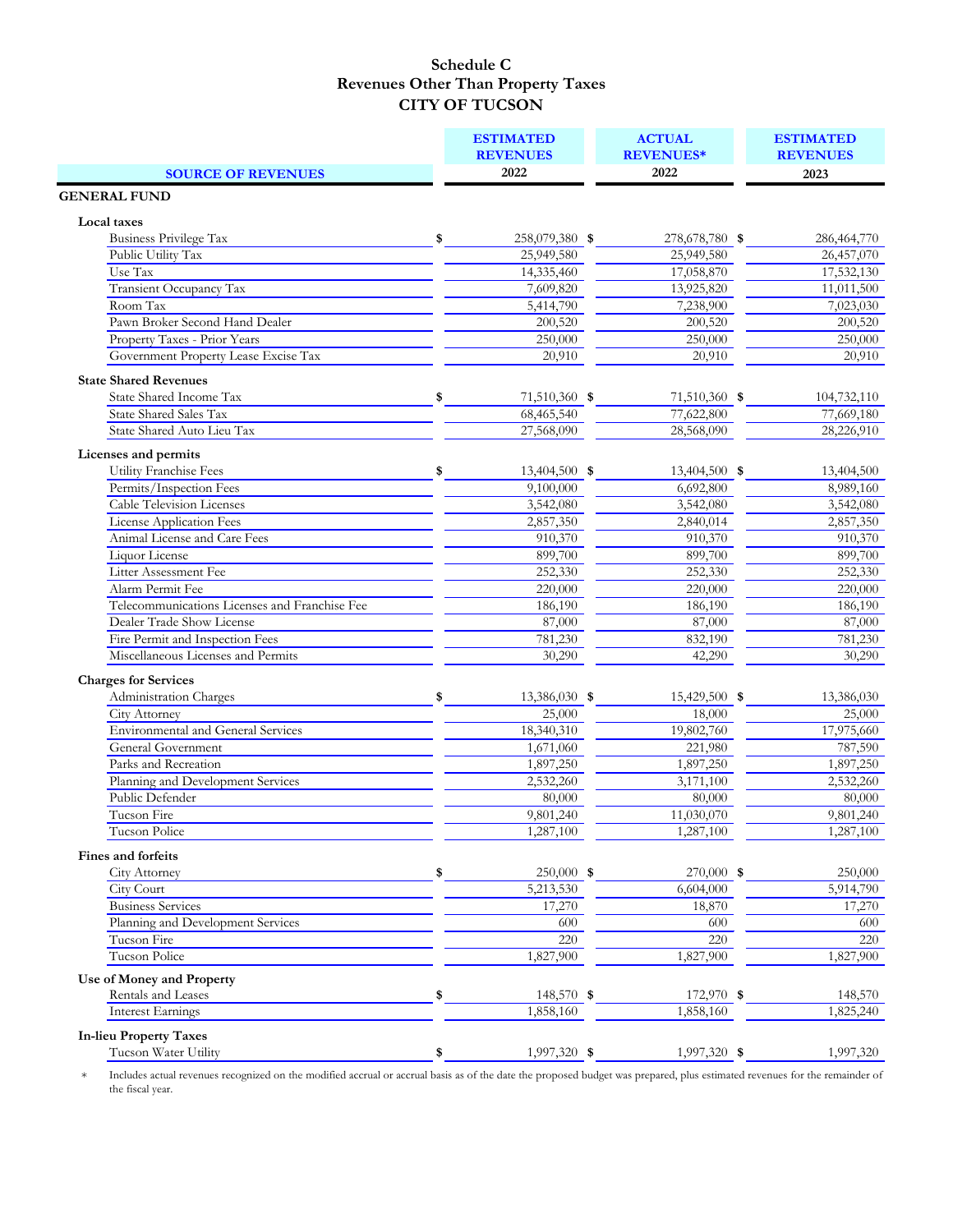|                                              |    | <b>ESTIMATED</b><br><b>REVENUES</b> |        | <b>ACTUAL</b><br><b>REVENUES*</b> | <b>ESTIMATED</b><br><b>REVENUES</b> |
|----------------------------------------------|----|-------------------------------------|--------|-----------------------------------|-------------------------------------|
| <b>SOURCE OF REVENUES</b>                    |    | 2022                                |        | 2022                              | 2023                                |
| <b>Other Agencies</b>                        |    |                                     |        |                                   |                                     |
| Dispatch Services                            | \$ | 997,550 \$                          |        | 598,650 \$                        | 997,550                             |
| University of Arizona Fire Service           |    | 146,660                             |        | 146,660                           | 146,660                             |
| Law Enforcement Training                     |    | 260,660                             |        | 260,660                           | 260,660                             |
| <b>Non-Grant Contributions</b>               |    |                                     |        |                                   |                                     |
| General Government                           | S. | $1,019,560$ \$                      |        | $1,019,560$ \$                    | 1,019,560                           |
| Parks and Recreation                         |    | 28,700                              |        | 28,700                            | 28,000                              |
| Tucson Fire Department                       |    | 1,580,000                           |        | 1,580,000                         | 1,580,000                           |
| Tucson Police Department                     |    | 1,387,470                           |        | 1,387,470                         | 1,387,470                           |
| Miscellaneous                                |    |                                     |        |                                   |                                     |
| Miscellaneous Revenues                       | \$ | 531,060 \$                          |        | 2,823,410 \$                      | 187,930                             |
| Rebates Purchasing Card                      |    | 1,150,000                           |        | 2,063,410                         | 549,760                             |
| Recovered Expenditures                       |    | 980,000                             |        | 1,532,500                         | 348,920                             |
| <b>Total General Fund</b>                    | \$ | 580,090,970 \$                      |        | 628,062,914 \$                    | 658,008,880                         |
| SPECIAL REVENUE FUNDS                        |    |                                     |        |                                   |                                     |
| <b>Mass Transit Fund</b>                     |    |                                     |        |                                   |                                     |
| Passenger Revenue                            | \$ |                                     | $0$ \$ | 102,035 \$                        | 8,400,000                           |
| <b>Advertising Revenue</b>                   |    | 900,000                             |        | 880,000                           | 1,400,000                           |
| Regional Transportation Authority            |    | 10,401,560                          |        | 10,509,960                        | 11,001,560                          |
| Other Governmental Operating Assistance      |    | 5,928,000                           |        | 6,678,546                         | 7,707,000                           |
| Special Needs                                |    | $\Omega$                            |        | $\theta$                          | $\Omega$                            |
| Rents and Leases                             |    | 720,000                             |        | 417,899                           | 720,000                             |
| Miscellaneous Revenue                        |    | 455,000                             |        | 589,390                           | 455,000                             |
| <b>Federal Transit Grants</b>                |    | 46,931,030                          |        | 46,931,030                        | 20,137,220                          |
| <b>Total Mass Transit Fund</b>               | \$ | 65,335,590 \$                       |        | 66,108,860 \$                     | 49,820,780                          |
| Mass Transit Fund - Sun Link                 |    |                                     |        |                                   |                                     |
| Passenger Revenue                            | \$ |                                     | $0$ \$ | $0$ \$                            | 699,700                             |
| Advertising                                  |    | 300,000                             |        | 220,000                           | 300,000                             |
| Regional Transportation Authority            |    | 1,200,000                           |        | 1,200,000                         | 700,000                             |
| Miscellaneous Revenue                        |    | 10,000                              |        | $\theta$                          |                                     |
| Total Mass Transit Fund - Sun Link \$        |    | $1,510,000$ \$                      |        | $1,420,000$ \$                    | 1,699,700                           |
| Zoo Fund                                     |    |                                     |        |                                   |                                     |
| Business Privilege Tax                       | \$ | 8,688,980 \$                        |        | 8,688,980 \$                      | 14,744,820                          |
| Use Tax                                      |    | 511,340                             |        | 511,340                           | 904,240                             |
| Use of Money and Property                    |    | $\theta$                            |        | $\theta$                          |                                     |
| <b>Total Zoo Improvement Fund</b>            | \$ | 9,200,320 \$                        |        | 9,200,320 \$                      | 15,649,060                          |
| <b>Better Streets Improvement Fund</b>       |    |                                     |        |                                   |                                     |
| <b>Business Privilege Tax</b>                | \$ | 23,622,700 \$                       |        | 23,858,900 \$                     | 111,600                             |
| Use Tax                                      |    | 1,778,000                           |        | 1,795,800                         | 8,400                               |
| <b>Total Better Streets Improvement Fund</b> | \$ | 25,400,700 \$                       |        | 25,654,700 \$                     | 120,000                             |
| <b>Safer City Improvement Fund</b>           |    |                                     |        |                                   |                                     |
| <b>Business Privilege Tax</b>                | \$ | 35,433,800 \$                       |        | 35,433,800 \$                     | 223,200                             |
| Use Tax                                      |    | 2,667,000                           |        | 2,667,000                         | 16,800                              |
| <b>Total Safer City Improvement Fund</b>     | \$ | 38,100,800 \$                       |        | 38,100,800 \$                     | 240,000                             |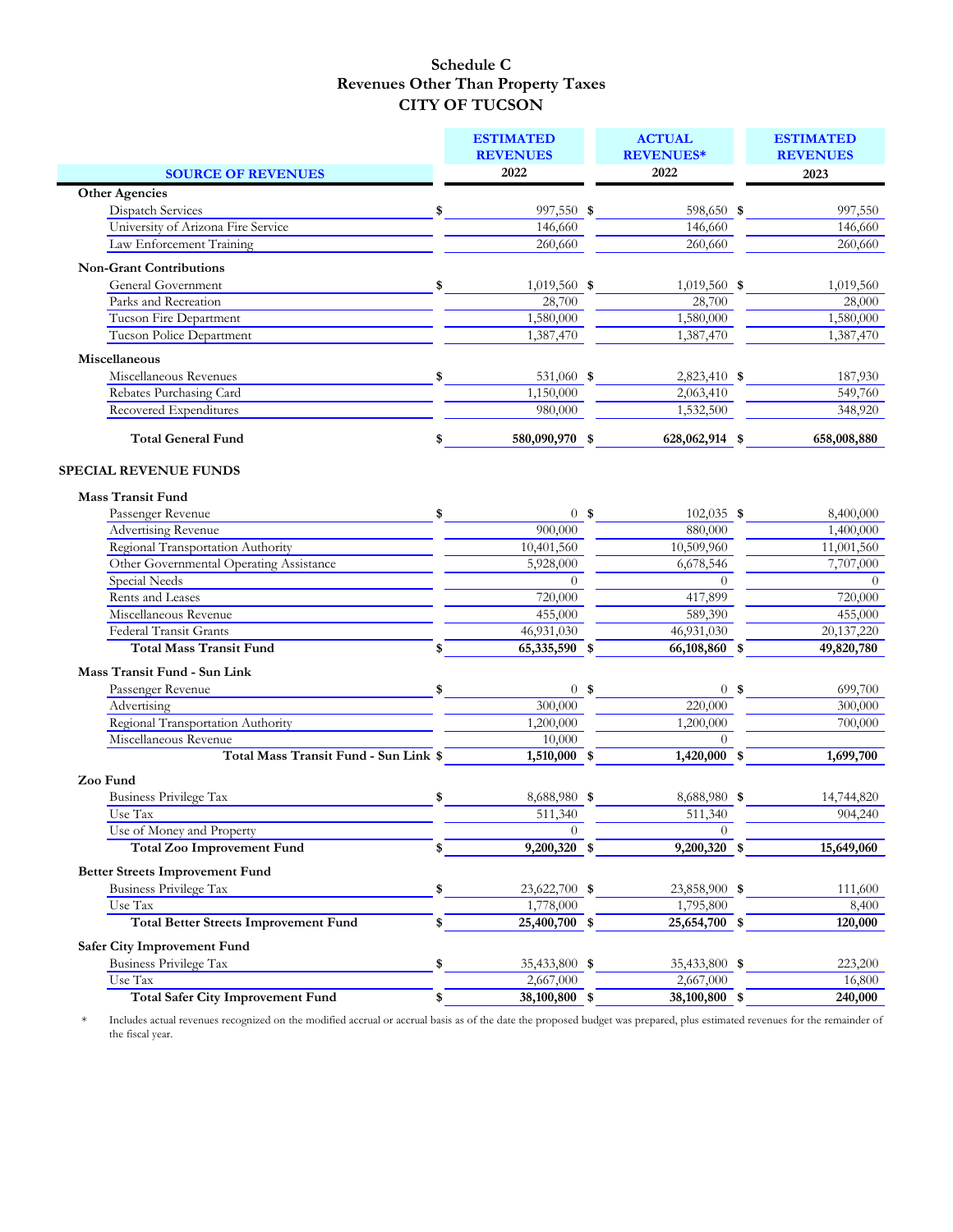|                                                                               |     | <b>ESTIMATED</b><br><b>REVENUES</b> |                | <b>ACTUAL</b><br><b>REVENUES*</b> | <b>ESTIMATED</b><br><b>REVENUES</b> |
|-------------------------------------------------------------------------------|-----|-------------------------------------|----------------|-----------------------------------|-------------------------------------|
|                                                                               |     | 2022                                |                | 2022                              | 2023                                |
| <b>SOURCE OF REVENUES</b><br><b>Tucson Convention Center Fund</b>             |     |                                     |                |                                   |                                     |
|                                                                               |     |                                     |                |                                   |                                     |
| Room and Space Rental                                                         | \$  | 1,618,820 \$                        |                | 1,618,820 \$                      | 1,618,820                           |
| Parking<br><b>Catering and Concessions</b>                                    |     | 946,450                             |                | 946,450                           | 946,450                             |
|                                                                               |     | 3,046,110                           |                | 3,046,110                         | 3,046,110                           |
| <b>Novelty Sales</b>                                                          |     | 22,300                              |                | 22,300                            | 22,300                              |
| <b>Facility User Fees</b><br><b>Event Ticket Rebates</b>                      |     | 488,310                             |                | 488,310                           | 488,310                             |
| Recovered Expenditures                                                        |     | 323,200<br>1,630,860                |                | 323,200<br>1,630,860              | 323,200                             |
| <b>Total Tucson Convention Center Fund</b>                                    |     | 8,076,050 \$                        |                | 8,076,050 \$                      | 1,630,860<br>8,076,050              |
|                                                                               | \$  |                                     |                |                                   |                                     |
| Highway User Revenue Fund                                                     |     |                                     |                |                                   |                                     |
| <b>State Shared HURF</b>                                                      | \$  | 43,630,000 \$                       |                | 45,730,000 \$                     | 59,205,100                          |
| Permits and Inspection Fees                                                   |     | 1,316,000                           |                | 710,000                           | 600,000                             |
| Temporary Work Zone Traffic Control                                           |     | 752,770                             |                | 936,000                           | 930,000                             |
| Other Charges for Service                                                     |     | 25,000                              |                | 55,000                            | 31,000                              |
| Rents and Leases                                                              |     | 540,000                             |                | 921,460                           | 630,000                             |
| Proceeds from Sale of Capital Assets                                          |     | 150,000                             |                | 79,850                            | 810,000                             |
| <b>Interest Earnings</b>                                                      |     | 100,000                             |                | 81,000                            | 100,000                             |
| Recovered Expenditures                                                        |     | 200,000                             |                | 490                               | 1,160,000                           |
| Miscellaneous Revenues                                                        |     | 56,230                              |                | 1,161,730                         | 99,000                              |
| <b>Total Highway User Revenue Fund</b>                                        | \$  | $\overline{46,770,000}$ \$          |                | 49,675,530 \$                     | 63,565,100                          |
| <b>Park Tucson Fund</b>                                                       |     |                                     |                |                                   |                                     |
| Parking Meter Collections                                                     | \$  | $1,412,000$ \$                      |                | $1,107,660$ \$                    | 1,372,000                           |
| Parking Revenues                                                              |     | 3,120,000                           |                | 2,649,680                         | 3,590,520                           |
| Hooded Meter Fees                                                             |     | 78,000                              |                | 96,670                            | $\Omega$                            |
| Interest Earnings                                                             |     | 20,000                              |                | 10,110                            | 20,000                              |
| Assessment Fee                                                                |     | 80,000                              |                |                                   |                                     |
|                                                                               |     |                                     |                | 68,650                            | 80,000                              |
| Parking Violations<br>Rents and Leases                                        |     | 440,000                             |                | 265,950                           | 675,000                             |
|                                                                               |     | 40,000                              |                | 31,000                            | 112,500                             |
| Recovered Expenditures/Miscellaneous Revenue<br><b>Total Park Tucson Fund</b> |     | $\left( \right)$                    |                | 30,000                            | $\Omega$                            |
|                                                                               | S   | 5,190,000 \$                        |                | 4,259,720 \$                      | 5,850,020                           |
| <b>Civic Contribution Fund</b>                                                |     |                                     |                |                                   |                                     |
| City Manager                                                                  | \$  |                                     | 0 <sup>5</sup> | $5,000$ \$                        | $\theta$                            |
| Mayor's Office                                                                |     | 39,000                              |                | 11,000                            | 39,000                              |
| Parks and Recreation                                                          |     | $\overline{3,053,010}$              |                | 3,053,010                         | $\overline{3,}053,010$              |
| Tucson Fire                                                                   |     | 20,000                              |                | 13,430                            | 20,000                              |
| <b>Tucson Police</b>                                                          |     | 15,000                              |                | 15,000                            | 15,000                              |
| <b>Total Civic Contribution Fund</b>                                          | \$  | 3,127,010 \$                        |                | 3,097,440 \$                      | 3,127,010                           |
| <b>Community Development Block Grant Fund</b>                                 |     |                                     |                |                                   |                                     |
| Community Development Block Grant                                             | \$  | 5,698,480 \$                        |                | 5,698,480 \$                      | 13,324,430                          |
| Program Income                                                                |     | 866,000                             |                | 866,000                           | 50,000                              |
| Miscellaneous Revenues                                                        |     | $\Omega$                            |                | $\Omega$                          | $\Omega$                            |
| <b>Total Community Development Block Grant Fund</b>                           | -\$ | $6,564,\overline{480}$ \$           |                | 6,564,480 \$                      | 13,374,430                          |
|                                                                               |     |                                     |                |                                   |                                     |
| <b>Miscellaneous Housing Grant Fund</b>                                       |     |                                     |                |                                   |                                     |
| Federal Miscellaneous Housing Grants                                          | \$  | $6,525,650$ \$                      |                | $6,525,650$ \$                    | 7,703,180                           |
| Proceeds from Sale of Capital Assets                                          |     | 665,870                             |                | 665,870                           | $\theta$                            |
| <b>Total Miscellaneous Housing Grants Fund</b>                                | \$  | $7,191,520$ \$                      |                | 7,191,520 \$                      | 7,703,180                           |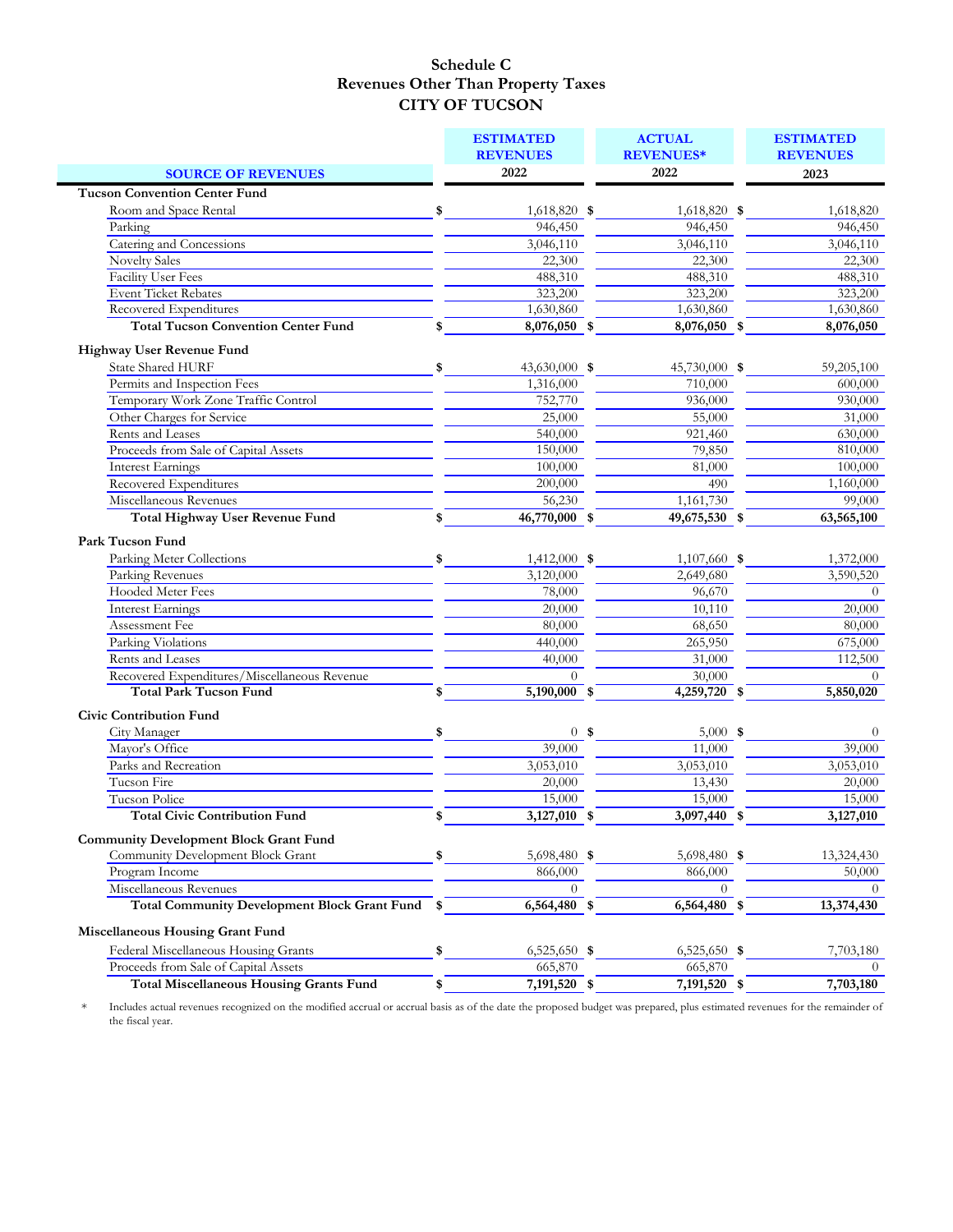|                                                    |    | <b>ESTIMATED</b><br><b>REVENUES</b> |        | <b>ACTUAL</b><br><b>REVENUES*</b> | <b>ESTIMATED</b><br><b>REVENUES</b> |
|----------------------------------------------------|----|-------------------------------------|--------|-----------------------------------|-------------------------------------|
| <b>SOURCE OF REVENUES</b>                          |    | 2022                                |        | 2022                              | 2023                                |
| <b>Public Housing Section 8 Fund</b>               |    |                                     |        |                                   |                                     |
| Federal Public Housing Section 8 Grant             | \$ | 47,097,810 \$                       |        | 47,097,810 \$                     | 47,215,890                          |
| Interest Earnings                                  |    | 7,500                               |        | 7,500                             | 7,500                               |
| Miscellaneous Revenues                             |    | 3,000                               |        | 3,000                             | 3,000                               |
| <b>Charges for Current Services</b>                |    | 8,000                               |        | 8,000                             | 8,000                               |
| <b>Total Public Housing Section 8 Fund</b>         | S  | 47,116,310 \$                       |        | 47,116,310 \$                     | 47,234,390                          |
|                                                    |    |                                     |        |                                   |                                     |
| HOME Investment Partnerships Program Fund          |    |                                     |        |                                   |                                     |
| <b>HOME Funds</b>                                  | \$ | 4,404,550 \$                        |        | 4,404,550 \$                      | 4,632,240                           |
| Program Income                                     |    | 500,000                             |        | 500,000                           | 500,000                             |
| Miscellaneous Revenues                             |    | $\Omega$                            |        | $\Omega$                          | $\Omega$                            |
| <b>Total HOME Investment Partnerships Program</b>  | \$ | 4,904,550 \$                        |        | 4,904,550 \$                      | 5,132,240                           |
| Fund                                               |    |                                     |        |                                   |                                     |
| <b>Green Storm Water Infrastructure</b>            |    |                                     |        |                                   |                                     |
| Green Storm Water Infrastructure                   | \$ | 3,052,640 \$                        |        | 3,052,640 $\ast$                  | 3,094,300                           |
| Use of Money and Property                          |    | $\Omega$                            |        | 22,963                            | $\Omega$                            |
| <b>Total Green Storm Water Infrastructure Fund</b> | \$ | 3,052,640 \$                        |        | $\overline{3,075,603}$ \$         | 3,094,300                           |
| American Rescue Plan Fund                          |    |                                     |        |                                   |                                     |
|                                                    |    |                                     |        |                                   |                                     |
| General Government                                 | \$ | $\overline{0}$ \$                   | $0$ \$ | $0$ \$<br>$\overline{0}$ \$       | 67,800,000                          |
| <b>Total American Rescue Plan Fund</b>             | \$ |                                     |        |                                   | 67,800,000                          |
| <b>Other Federal Grants Fund</b>                   |    |                                     |        |                                   |                                     |
| City Attorney                                      |    | 158,980 \$                          |        | 148,590 \$                        | 158,980                             |
| City Clerk                                         |    | $\Omega$                            |        | 70,800                            | $\theta$                            |
| City Court                                         |    | 1,138,350                           |        | 1,138,350                         | 1,138,350                           |
| City Manager                                       |    | $\theta$                            |        | 400                               | $\theta$                            |
| City Public Defender                               |    | $\Omega$                            |        | 57,130                            | $\Omega$                            |
| Housing and Community Development                  |    | 16,675,430                          |        | 16,675,430                        | 16,675,430                          |
| Planning and Development                           |    | 32,000                              |        | 32,000                            | 32,000                              |
| Parks and Recreation                               |    | 1,072,150                           |        | 1,072,150                         | 1,072,150                           |
| Transportation and Mobility                        |    | 1,677,040                           |        | 2,064,610                         | 4,412,740                           |
| Tucson Fire                                        |    | 2,804,380                           |        | 2,530,270                         | 2,804,380                           |
| <b>Tucson Police</b>                               |    | 13,772,490                          |        | 13,772,490                        | 15,063,630                          |
| Tucson Water                                       |    | $\Omega$                            |        | 932,556                           |                                     |
| <b>Total Other Federal Grants Fund</b>             | \$ | $37,330,820$ \$                     |        | 38,494,776 \$                     | 41,357,660                          |
| Non-Federal Grants Fund                            |    |                                     |        |                                   |                                     |
| City Attorney                                      | \$ | 166,620 \$                          |        | 157,060 \$                        | 166,620                             |
| City Manager                                       |    | 87,630                              |        | $\overline{0}$                    | 87,630                              |
| Mayor and Council                                  |    | $\Omega$                            |        | $\Omega$                          | $\Omega$                            |
| Housing and Community Development                  |    | 370,490                             |        | 370,490                           | 370,490                             |
| Parks and Recreation                               |    | $\Omega$                            |        | $\theta$                          | $\Omega$                            |
| Public Safety Communications                       |    | 2,615,810                           |        | 2,615,810                         | 2,606,460                           |
| Transportation and Mobility                        |    | $\Omega$                            |        | $\theta$                          | $\Omega$                            |
| Tucson Fire                                        |    | 5,530                               |        | 25,530                            | 5,530                               |
| Tucson Police                                      |    | 2,053,770                           |        | 2,053,770                         | 2,053,770                           |
| Tucson Water                                       |    | $\Omega$                            |        | 193,341                           |                                     |
| <b>Total Non-Federal Grants Fund</b>               | \$ | 5,299,850 \$                        |        | 5,416,001 \$                      | 5,290,500                           |
|                                                    |    |                                     |        |                                   |                                     |
| <b>Section 115 Pension Trust Fund</b>              |    |                                     |        |                                   |                                     |
| <b>Interest Earnings</b>                           | \$ |                                     | $0$ \$ | $0$ \$                            | 46,358,170                          |
| Pension Contribution                               |    | $\Omega$                            |        | $\Omega$                          | 42,001,940                          |
| <b>Total Section 115 Pension Trust Fund</b>        | \$ | 0 <sup>5</sup>                      |        | 0 <sup>5</sup>                    | 88,360,110                          |
| Street Improvement - Prop 411 Fund                 |    |                                     |        |                                   |                                     |
| Transportation and Mobility                        | \$ |                                     | $0$ \$ | $0$ \$                            | 74,000,000                          |
| Total Street Improvement - Prop 411 Fund           | \$ | 0 <sup>5</sup>                      |        | 0 <sup>5</sup>                    | 74,000,000                          |
|                                                    |    |                                     |        |                                   |                                     |
| Total Special Revenue Funds \$                     |    | 314,170,640 \$                      |        | 318,356,660 \$                    | 501,494,530                         |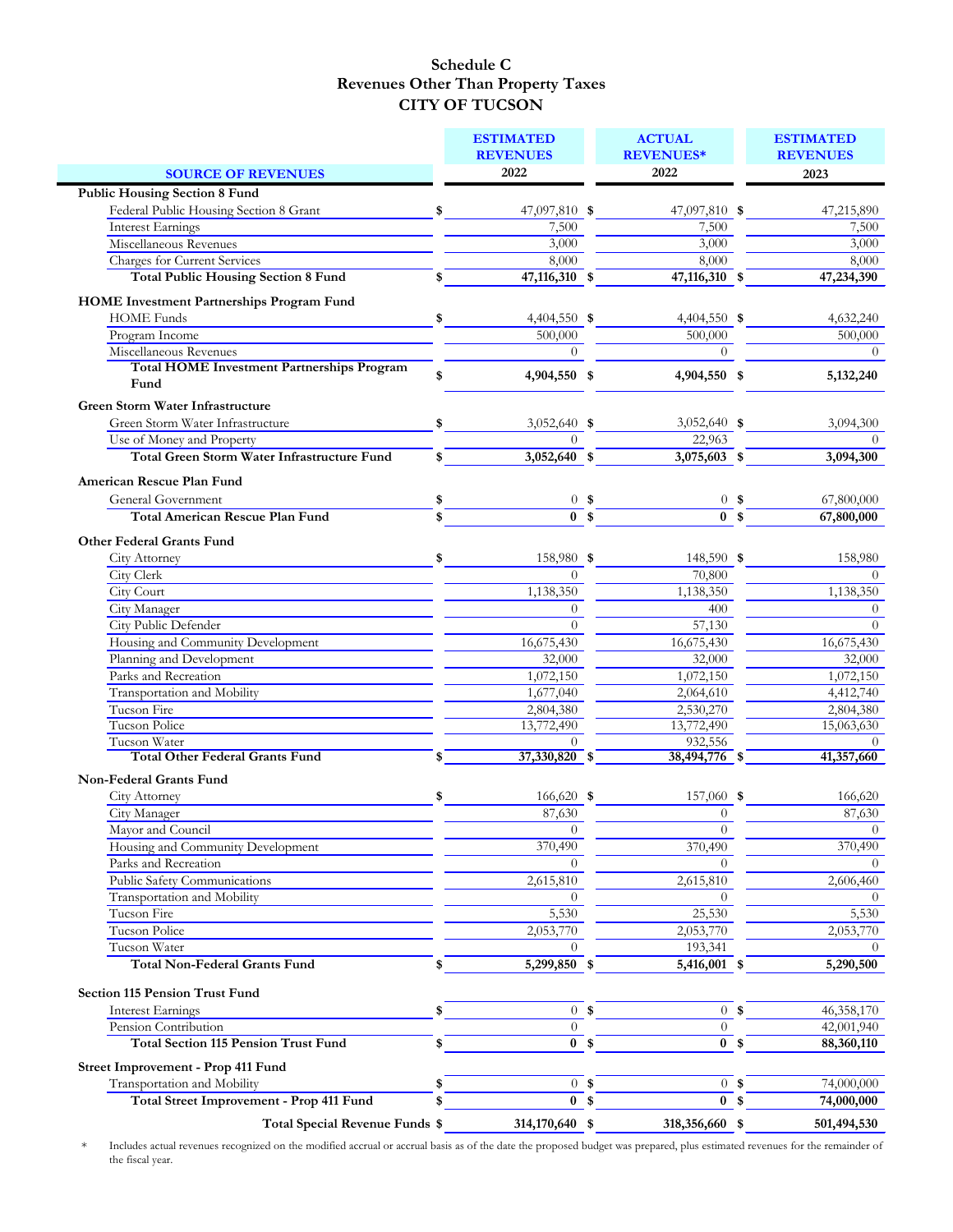|                                                                                            | <b>ESTIMATED</b>     | <b>ACTUAL</b>    | <b>ESTIMATED</b> |
|--------------------------------------------------------------------------------------------|----------------------|------------------|------------------|
|                                                                                            | <b>REVENUES</b>      | <b>REVENUES*</b> | <b>REVENUES</b>  |
| <b>SOURCE OF REVENUES</b>                                                                  | 2022                 | 2022             | 2023             |
| <b>DEBT SERVICE FUNDS</b>                                                                  |                      |                  |                  |
| Street and Highway Bond and Interest Fund                                                  |                      |                  |                  |
| State Shared - HURF                                                                        | $9,300,000$ \$       | $10,153,000$ \$  | $\theta$         |
| Total Street and Highway Bond and Interest Fund \$                                         | 9,300,000 \$         | $10,153,000$ \$  | $\bf{0}$         |
| <b>General Obligation Bond and Interest Fund</b><br>Secondary Property Taxes - Prior Years | \$<br>500,000 \$     | 500,000 \$       | 500,000          |
| <b>Total General Obligation Bond and Interest Fund</b>                                     | \$<br>500,000 \$     | 500,000 \$       | 500,000          |
| Total Debt Service Funds \$                                                                | 9,800,000 \$         | 10,653,000 \$    | 500,000          |
| <b>CAPITAL PROJECTS FUNDS</b>                                                              |                      |                  |                  |
| <b>Capital Improvement Fund</b>                                                            |                      |                  |                  |
| Intergovernmental Agreements                                                               | \$<br>44,473,800 \$  | 25,253,950 \$    | 53,995,300       |
| <b>Total Capital Improvement Fund</b>                                                      | \$<br>44,473,800 \$  | 25,253,950 \$    | 53,995,300       |
| Development Fee Fund                                                                       |                      |                  |                  |
| Development Fees for Police                                                                | \$<br>914,000 \$     | 1,382,200 \$     | 760,000          |
| Development Fees for Fire                                                                  | 602,400              | 361,900          | 602,400          |
| Development Fees for Transportation and Mobility                                           | 8,862,000            | 3,385,400        | 4,728,000        |
| Development Fees for Parks                                                                 | 2,795,400            | 1,534,100        | 2,107,000        |
| <b>Total Development Fee Fund</b>                                                          | \$<br>13,173,800 \$  | 6,663,600 \$     | 8,197,400        |
| <b>Regional Transportation Authority Fund</b>                                              |                      |                  |                  |
| Regional Transportation Authority                                                          | \$<br>33,683,100 \$  | 21,990,340 \$    | 65,012,480       |
| <b>Total Regional Transportation Authority Fund</b>                                        | \$<br>33,683,100 \$  | 21,990,340 \$    | 65,012,480       |
|                                                                                            |                      |                  |                  |
| Total Capital Projects Funds \$                                                            | 91,330,700 \$        | 53,907,890 \$    | 127,205,180      |
| <b>ENTERPRISE FUNDS</b>                                                                    |                      |                  |                  |
| <b>Tucson Water Utility</b>                                                                |                      |                  |                  |
| Potable Water Sales                                                                        | \$<br>182,408,730 \$ | 185,923,230 \$   | 186,666,090      |
| Reclaimed Water Sales                                                                      | 9,582,900            | 8,945,538        | 9,564,550        |
| Central Arizona Project Surcharge                                                          | 25,035,280           | 25,357,800       | 26,497,460       |
| Water Conservation Fee                                                                     | 3,612,590            | 3,598,450        | 3,785,350        |
| Fire Sprinkler Fee                                                                         | 3,864,750            | 3,864,750        | 3,480,300        |
| Connection Fees                                                                            | 2,000,000            | 2,000,000        | 2,000,000        |
| Service Charges                                                                            | 3,500,000            | 3,300,000        | 3,500,000        |
| Development Plan Review/Inspection Fees                                                    | 555,500              | 681,170          | 555,500          |
| <b>Billing Services</b>                                                                    | 5,500,000            | 6,107,020        | 6,100,000        |
| Miscellaneous Revenues                                                                     | 2,708,690            | 3,143,814        | 1,617,390        |
| Tucson Airport Remediation Project                                                         | 1,069,730            | 1,069,730        | 1,069,730        |
| Water System Equity Fees                                                                   | 2,300,000            | 2,300,000        | 2,300,000        |
| <b>CAP Resource Fee</b>                                                                    | 350,000              | 320,000          | 350,000          |
| Grants and Contributions                                                                   | 865,000              |                  | 865,000          |
| Investment Income                                                                          | 553,590              | 593,170          | 553,590          |
| <b>Total Tucson Water Utility</b>                                                          | \$<br>243,906,760 \$ | 247, 204, 672 \$ | 248,904,960      |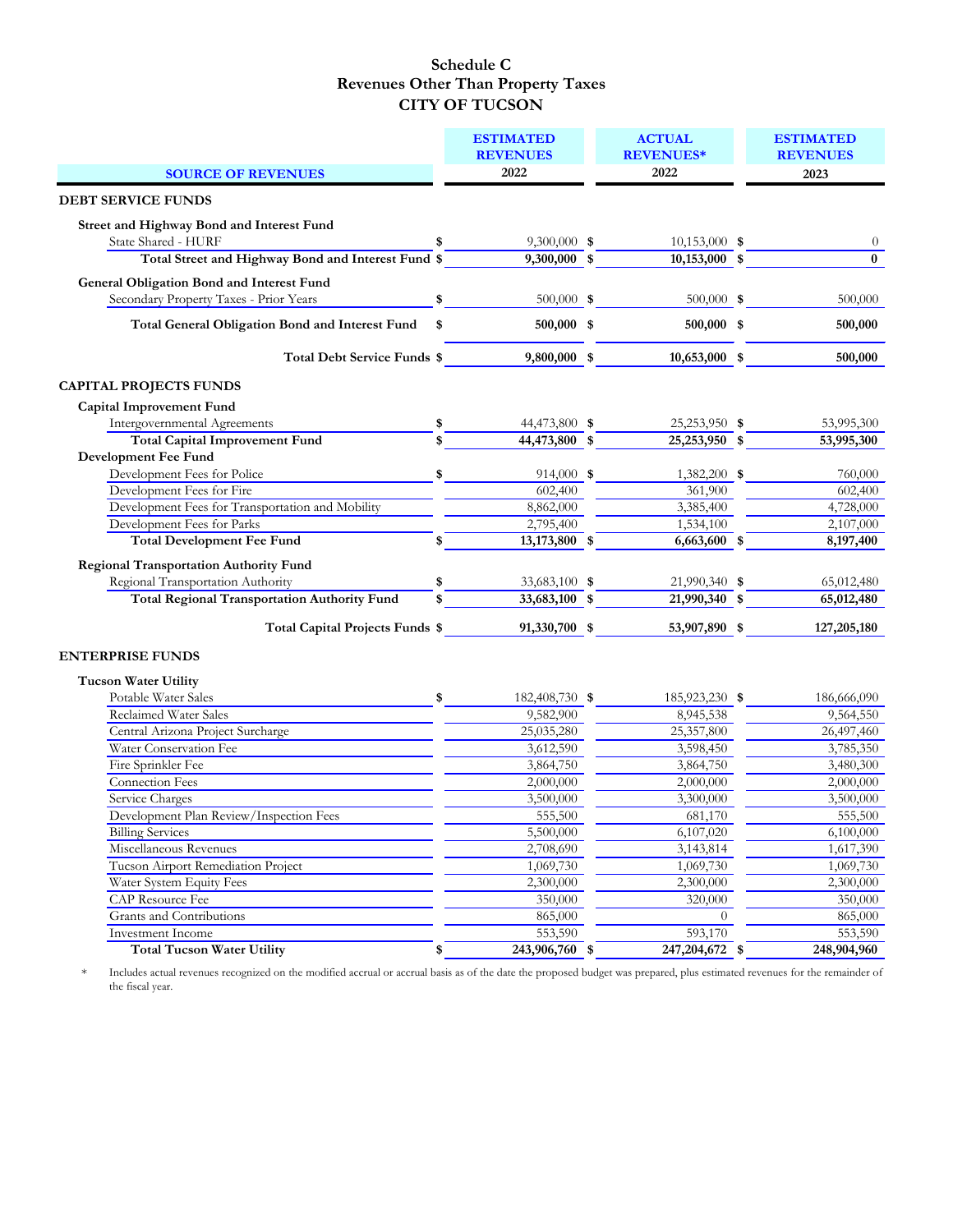|                                                                      | <b>ESTIMATED</b><br><b>REVENUES</b> | <b>ACTUAL</b><br><b>REVENUES*</b> | <b>ESTIMATED</b><br><b>REVENUES</b> |
|----------------------------------------------------------------------|-------------------------------------|-----------------------------------|-------------------------------------|
| <b>SOURCE OF REVENUES</b>                                            | 2022                                | 2022                              | 2023                                |
| <b>Environmental Services Fund</b>                                   |                                     |                                   |                                     |
| <b>Residential Refuse Services</b>                                   | \$<br>29,857,400 \$                 | 29,857,400 \$                     | 29,857,400                          |
| <b>Commercial Refuse Services</b>                                    | 7,200,000                           | 7,200,000                         | 7,200,000                           |
| Landfill Services Charges                                            | 8,330,000                           | 9,430,000                         | 8,330,000                           |
| Remediation Ground Fee                                               | 3,800,000                           | 3,800,000                         | 3,800,000                           |
| Self Haul Fee                                                        | 2,000,000                           | 2,700,000                         | 2,000,000                           |
| <b>Refuse Penalties</b>                                              | 162,000                             | 162,000                           | 162,000                             |
| Recycling                                                            | 800,000                             | 800,000                           | 800,000                             |
| Household Hazardous Waste                                            | 65,000                              | 35,000                            | 65,000                              |
| Miscellaneous Grants                                                 | 219,000                             | 47,310                            | 219,000                             |
| Sale of Capital Assets                                               | 200,000                             | 200,000                           | 200,000                             |
| <b>Interest Earnings</b>                                             | 400,000                             | 400,000                           | 400,000                             |
| Recovered Expenses                                                   | 100,000                             | 1,227,028                         | 100,000                             |
| Miscellaneous Revenues                                               | 197,900                             | 235,820                           | 197,900                             |
| <b>Total Environmental Services Fund</b>                             | \$<br>53,331,300 \$                 | 56,094,558 \$                     | 53,331,300                          |
|                                                                      |                                     |                                   |                                     |
| <b>Tucson Golf Course Enterprise Fund</b>                            |                                     |                                   |                                     |
| El Rio Golf Course                                                   | \$<br>1,163,390 \$                  | 1,163,390 \$                      | 1,163,390                           |
| Randolph Golf Course                                                 | 3,805,710                           | 3,805,710                         | 4,075,700                           |
| Fred Enke Golf Course<br>Silverbell Golf Course                      | 1,339,700                           | 1,339,700                         | 1,339,700                           |
|                                                                      | 1,427,760                           | 1,427,760                         | 1,427,760                           |
| Food and Beverage<br><b>Total Tucson Golf Course Enterprise Fund</b> | 1,556,220                           | 1,556,220                         | 1,556,220                           |
|                                                                      | \$<br>$9,292,780$ \$                | $9,292,780$ \$                    | 9,562,770                           |
| <b>Housing Enterprise Funds</b>                                      |                                     |                                   |                                     |
| Federal Grants                                                       | \$<br>8,265,980 \$                  | 8,265,980 \$                      | 10,204,360                          |
| Housing Administration Charges                                       | 2,898,600                           | 2,898,600                         | 3,076,490                           |
| Tenant Rent and Parking Fees                                         | 6,050,500                           | 6,050,500                         | 6,084,900                           |
| Charges for Other Services                                           | 287,200                             | 287,200                           | 287,700                             |
| <b>Interest Earnings</b>                                             | 15,360                              | 15,360                            | 22,300                              |
| Miscellaneous Revenues                                               | 184,000                             | 184,000                           | 189,000                             |
| <b>Total Public Housing Fund</b>                                     | \$<br>17,701,640 \$                 | 17,701,640 \$                     | 19,864,750                          |
| Total Enterprise Funds \$                                            | 324, 232, 480 \$                    | 330,293,650 \$                    | 331,663,780                         |
| <b>INTERNAL SERVICE FUNDS</b>                                        |                                     |                                   |                                     |
|                                                                      |                                     |                                   |                                     |
| <b>Health Insurance Trust Fund</b>                                   |                                     |                                   |                                     |
| Interdepartmental Charges                                            | \$<br>74,638,270 \$                 | 74,638,270 \$                     | 78,768,710                          |
| <b>Total Health Insurance Trust Fund</b>                             | \$<br>74,638,270 \$                 | 74,638,270 \$                     | 78,768,710                          |
| Self Insurance Internal Service Fund                                 |                                     |                                   |                                     |
| Interdepartmental Charges                                            | \$<br>$17,127,000$ \$               | 17,132,060 \$                     | 17,825,650                          |
| <b>Total Self Insurance Internal Service Fund</b>                    | \$<br>17,127,000 \$                 | 17,132,060 \$                     | 17,825,650                          |
| Total Internal Service Funds \$                                      | 91,765,270 \$                       | 91,770,330 \$                     | 96,594,360                          |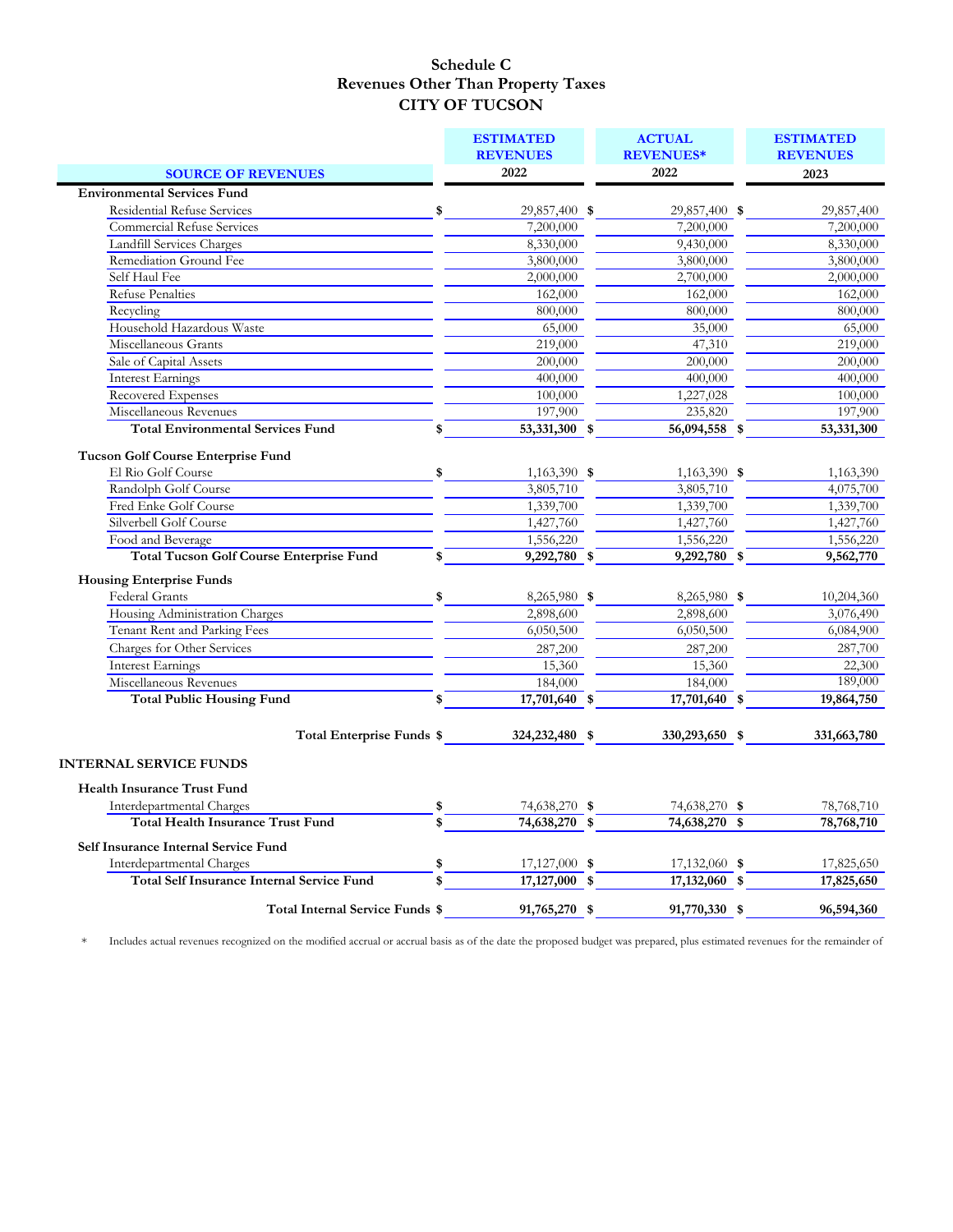|                                                                        | <b>ESTIMATED</b><br><b>REVENUES</b> | <b>ACTUAL</b><br><b>REVENUES*</b> | <b>ESTIMATED</b><br><b>REVENUES</b> |
|------------------------------------------------------------------------|-------------------------------------|-----------------------------------|-------------------------------------|
| <b>SOURCE OF REVENUES</b>                                              | 2022                                | 2022                              | 2023                                |
| <b>FIDUCIARY FUNDS</b><br><b>Tucson Supplemental Retirement System</b> |                                     |                                   |                                     |
| <b>Employer Contributions</b>                                          | \$<br>41,801,110 \$                 | 41,801,110 \$                     | 41,801,110                          |
| <b>Employee Contributions</b>                                          | 7,020,000                           | 7,020,000                         | 7,020,000                           |
| Portfolio Earnings                                                     | 67,602,040                          | 67,602,040                        | 67,602,040                          |
| Miscellaneous Revenues                                                 | 135,000                             | 135,000                           | 135,000                             |
| <b>Total Tucson Supplemental Retirement System</b>                     | 116,558,150 \$                      | 116,558,150 \$                    | 116,558,150                         |
| Total Fiduciary Funds \$                                               | 116,558,150 \$                      | 116,558,150 \$                    | 116,558,150                         |
| <b>TOTAL ALL FUNDS \$</b>                                              | 1,527,948,210 \$                    | 1,549,602,594 \$                  | 1,832,024,880                       |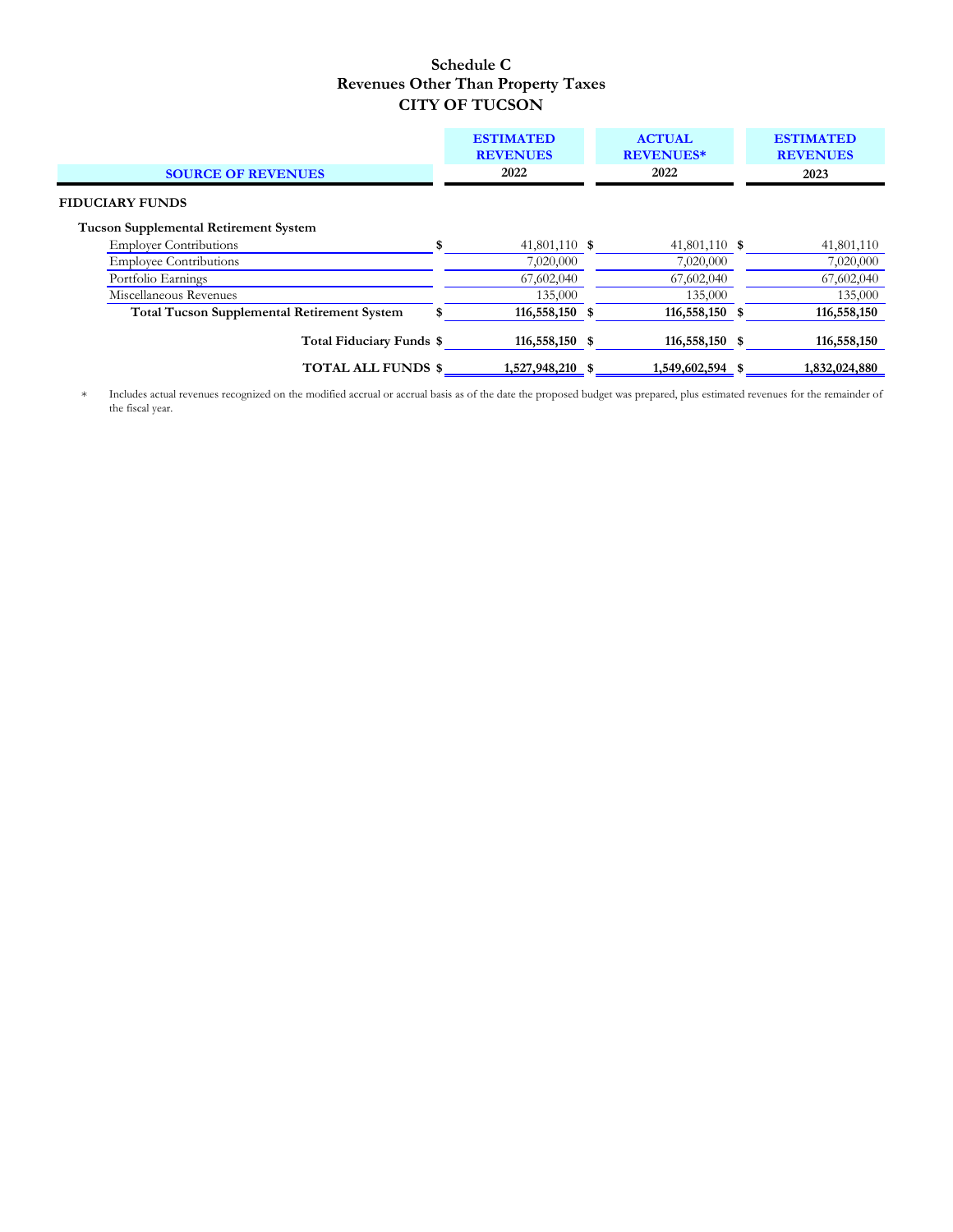# **Schedule D CITY OF TUCSON Other Financing Sources/(Uses) and Interfund Transfers**

# **Fiscal Year 2023**

|                                                         | <b>OTHER FINANCING</b> |      |                |     | <b>INTERFUND TRANSFERS</b> |      |                |
|---------------------------------------------------------|------------------------|------|----------------|-----|----------------------------|------|----------------|
|                                                         |                        | 2023 |                |     |                            | 2023 |                |
| <b>FUND</b>                                             | <b>SOURCES</b>         |      | (USES)         |     | ${\bf IN}$                 |      | (OUT)          |
| <b>GENERAL FUND</b>                                     |                        |      |                |     |                            |      |                |
| Transfer to Mass Transit Fund<br>\$                     |                        | \$   |                | \$  |                            | \$   | (48,279,030)   |
| Transfer to Mass Transit - Sun Link Fund                |                        |      |                |     |                            |      | (4,844,060)    |
| Transfer to Tucson Convention Center                    |                        |      |                |     |                            |      | (3,964,020)    |
| Transfer to Development Fee Fund                        |                        |      |                |     |                            |      | (286,070)      |
| Transfer to Self Insurance Internal Service Fund        |                        |      |                |     |                            |      | (2,000,000)    |
| Transfer to Gen Oblig Bond & Interest Fund              |                        |      |                |     | 2,273,540                  |      |                |
| Transfer to General Obligation Bond Proceeds - Prop 407 |                        |      |                |     |                            |      | (22, 431, 610) |
| Total General Fund \$                                   | 0 <sup>5</sup>         |      | 0 <sup>5</sup> |     | 2,273,540 \$               |      | (81, 804, 790) |
| <b>SPECIAL REVENUE FUNDS</b>                            |                        |      |                |     |                            |      |                |
| Transfer from General Fund<br>\$                        |                        | \$   |                |     | 57,087,110 \$              |      |                |
| Transfer to Development Fee Fund                        |                        |      |                |     |                            |      | (224, 410)     |
| Total Special Revenue Funds \$                          | 0 <sup>5</sup>         |      | 0 <sup>5</sup> |     | 57,087,110 \$              |      | (224, 410)     |
|                                                         |                        |      |                |     |                            |      |                |
| <b>DEBT SERVICE FUNDS</b>                               |                        |      |                |     |                            |      |                |
| Transfer from Highway User Revenue Fund                 |                        |      |                |     |                            |      |                |
| Transfer to General Fund                                |                        |      |                |     |                            |      | (2,273,540)    |
| <b>Total Debt Service Funds \$</b>                      | 0 <sup>5</sup>         |      | 0 <sup>5</sup> |     | 0 <sup>5</sup>             |      | (2,273,540)    |
|                                                         |                        |      |                |     |                            |      |                |
| <b>CAPITAL PROJECTS FUNDS</b>                           |                        |      |                |     |                            |      |                |
| Transfer from General Fund<br>\$                        |                        | \$   |                | S   | 22,717,680 \$              |      |                |
| Transfer from Highway User Revenue Fund                 |                        |      |                |     | 224,410                    |      |                |
| General Obligation Bond Proceeds - Prop 407             | 20,000,000             |      |                |     |                            |      |                |
| Total Capital Projects Funds \$                         | 20,000,000 \$          |      | 0 <sup>5</sup> |     | 22,942,090 \$              |      | $\bf{0}$       |
|                                                         |                        |      |                |     |                            |      |                |
| <b>ENTERPRISE FUNDS</b>                                 |                        |      |                |     |                            |      |                |
| Water Revenue Obligation Bond Proceeds                  |                        |      |                |     |                            |      |                |
| <b>Total Enterprise Funds \$</b>                        | $\mathbf{0}$           | \$   | $\bf{0}$       | -\$ | $\bf{0}$                   | \$   | $\bf{0}$       |
|                                                         |                        |      |                |     |                            |      |                |
| <b>INTERNAL SERVICE FUNDS</b>                           |                        |      |                |     |                            |      |                |
| Transfer from General Fund<br>\$                        |                        | \$   |                | \$  | $2,000,000$ \$             |      |                |
| <b>Total Internal Service Funds y</b>                   | $\mathbf{0}$           | \$   | 0 <sup>5</sup> |     | $2,000,000$ \$             |      | $\bf{0}$       |
| <b>TOTAL ALL FUNDS \$</b>                               | 20,000,000 \$          |      | 0 <sup>5</sup> |     | 84,302,740 \$              |      | (84, 302, 740) |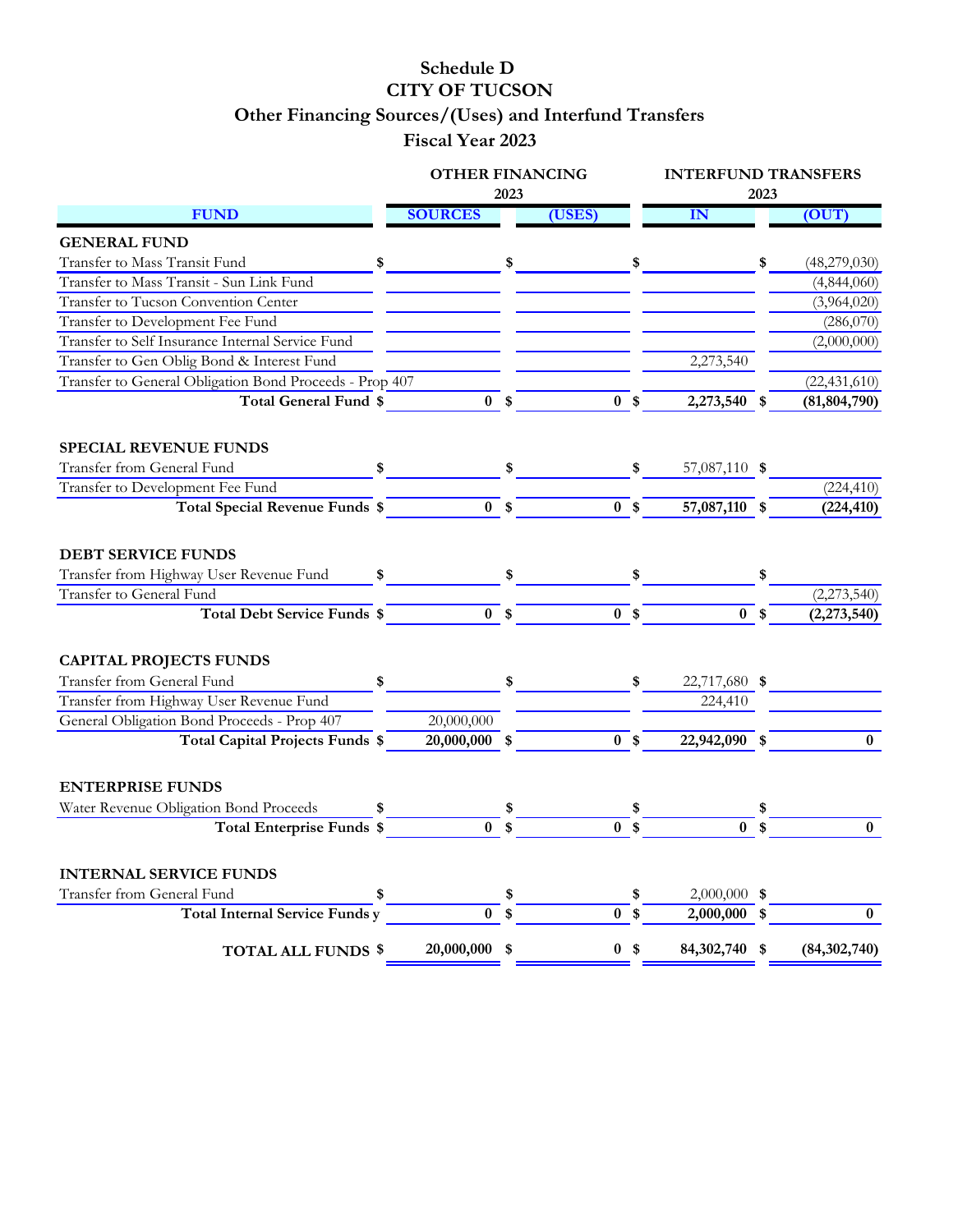|                                                                                                                     |      | <b>ADOPTED</b><br><b>BUDGETED</b><br><b>EXPENDITURES/</b> | <b>EXPENDITURE/</b><br><b>EXPENSE</b><br><b>ADJUSTMENTS</b> |      | <b>ACTUAL</b><br><b>EXPENDITURES/</b> |      | <b>BUDGETED</b><br><b>EXPENDITURES/</b> |
|---------------------------------------------------------------------------------------------------------------------|------|-----------------------------------------------------------|-------------------------------------------------------------|------|---------------------------------------|------|-----------------------------------------|
|                                                                                                                     |      | <b>EXPENSES</b>                                           | <b>APPROVED</b>                                             |      | <b>EXPENSES*</b>                      |      | <b>EXPENSES</b>                         |
| <b>FUND/DEPARTMENT</b>                                                                                              |      | 2022                                                      | 2022                                                        |      | 2022                                  |      | 2023                                    |
| <b>GENERAL FUND</b>                                                                                                 |      |                                                           |                                                             |      |                                       |      |                                         |
| Mayor and Council                                                                                                   | \$   | 3,697,360                                                 | \$                                                          | \$   | 3,448,310                             | - \$ | 3,984,870                               |
| <b>Business Services</b>                                                                                            |      | 18,422,270                                                |                                                             |      | 19,219,730                            |      | 24,144,260                              |
| City Attorney                                                                                                       |      | 8,136,640                                                 |                                                             |      | 8,429,450                             |      | 9,320,980                               |
| City Clerk                                                                                                          |      | 3,095,740                                                 |                                                             |      | 3,819,110                             |      | 3,186,010                               |
| City Court                                                                                                          |      | 10,658,630                                                |                                                             |      | 10,161,680                            |      | 12,309,140                              |
| City Manager                                                                                                        |      | 7,213,870                                                 |                                                             |      | 7,066,780                             |      | 7,673,320                               |
| <b>Environmental Services</b>                                                                                       |      | 2,906,730                                                 |                                                             |      | 2,791,930                             |      | 3,157,390                               |
| General Services                                                                                                    |      | 52,997,700                                                |                                                             |      | 55,291,470                            |      | 57,016,470                              |
| Housing and Community Development                                                                                   |      | 3,201,520                                                 |                                                             |      | 3,413,240                             |      | 2,960,470                               |
| Information Technology                                                                                              |      | 26,797,130                                                |                                                             |      | 29,326,850                            |      | 28,179,550                              |
| Parks and Recreation                                                                                                |      | 28,906,110                                                |                                                             |      | 27,750,580                            |      | 30,335,120                              |
| Planning and Development Services                                                                                   |      | 8,662,670                                                 |                                                             |      | 9,401,000                             |      | 9,068,950                               |
| Public Defender                                                                                                     |      | 3,269,260                                                 |                                                             |      | 3,501,860                             |      | 3,664,920                               |
| Public Safety Communications                                                                                        |      | 14,612,450                                                |                                                             |      | 14,999,610                            |      | 15,844,590                              |
| Transportation and Mobility                                                                                         |      | 1,316,710                                                 |                                                             |      | 1,204,200                             |      | 959,740                                 |
| Tucson Fire                                                                                                         |      | 88,306,150                                                |                                                             |      | 94,562,560                            |      | 98,356,800                              |
| Tucson Police                                                                                                       |      | 148,418,650                                               |                                                             |      | 146,001,390                           |      | 160,731,770                             |
| <b>General Government</b>                                                                                           |      | 169,219,840                                               |                                                             |      | 119,657,500                           |      | 180,271,410                             |
| Contingency                                                                                                         |      | 3,000,000                                                 |                                                             |      | 2,465,000                             |      | 16,600,000                              |
| Total General Fund \$                                                                                               |      | 602,839,430                                               | \$<br>$\bf{0}$                                              | Ŝ.   | 562,512,250                           | \$   | 667,765,760                             |
| <b>SPECIAL REVENUE FUNDS</b><br><b>Mass Transit Fund</b><br>Transportation and Mobility<br><b>Business Services</b> | \$   | 102,982,720 \$                                            |                                                             |      | 108,356,260                           | \$   | 100,823,550<br>196,580                  |
| Total Fund                                                                                                          | - \$ | 102,982,720                                               | \$<br>$\mathbf{0}$                                          | - \$ | 108,356,260                           | \$   | 101,020,130                             |
|                                                                                                                     |      |                                                           |                                                             |      |                                       |      |                                         |
| Mass Transit Fund - Sun Link                                                                                        |      |                                                           |                                                             |      |                                       |      |                                         |
| General Government                                                                                                  | \$   | 1,509,520                                                 | \$                                                          | \$   | 1,509,520                             | \$   | 1,581,120                               |
| Transportation and Mobility                                                                                         |      | 4,590,620                                                 |                                                             |      | 4,686,820                             |      | 4,962,640                               |
| Total Fund                                                                                                          | \$   | 6,100,140                                                 | \$<br>$\bf{0}$                                              | \$   | 6,196,340                             | \$   | 6,543,760                               |
|                                                                                                                     |      |                                                           |                                                             |      |                                       |      |                                         |
| Zoo Fund                                                                                                            |      |                                                           |                                                             |      |                                       |      |                                         |
| Parks and Recreation                                                                                                | \$   | 18,365,000                                                | \$                                                          | \$   | 18,365,000                            | \$   | 16,626,760                              |
| Total Fund                                                                                                          | S.   | 18,365,000                                                | \$<br>$\bf{0}$                                              | \$   | $\overline{18,365,000}$               | \$   | 16,626,760                              |
|                                                                                                                     |      |                                                           |                                                             |      |                                       |      |                                         |
| <b>Better Streets Improvement Fund</b>                                                                              |      |                                                           |                                                             |      |                                       |      |                                         |
| Transportation and Mobility                                                                                         |      | 36,518,000                                                | \$                                                          | \$   | 30,505,000                            | \$   | 26,492,000                              |
| <b>Total Fund</b>                                                                                                   | \$   | 36,518,000                                                | \$<br>$\bf{0}$                                              | \$   | 30,505,000                            | \$   | 26,492,000                              |
|                                                                                                                     |      |                                                           |                                                             |      |                                       |      |                                         |
| <b>Safer City Improvement Fund</b>                                                                                  |      |                                                           |                                                             |      |                                       |      |                                         |
| Tucson Fire                                                                                                         | \$   | 31,514,050                                                | \$                                                          | \$   | 27,955,700                            | \$   | 11,425,500                              |
| Tucson Police                                                                                                       |      | 22,519,050                                                |                                                             |      | 18,708,400                            |      | 21,170,900                              |
| Total Fund                                                                                                          | - \$ | 54,033,100                                                | \$<br>$\bf{0}$                                              | \$   | 46,664,100                            | \$   | 32,596,400                              |
|                                                                                                                     |      |                                                           |                                                             |      |                                       |      |                                         |
| <b>Tucson Convention Center Fund</b>                                                                                |      |                                                           |                                                             |      |                                       |      |                                         |
| Tucson Convention Center                                                                                            | \$   | 11,352,270                                                | \$                                                          | \$   | 11,352,270                            | \$   | 12,040,070                              |
| Total Fund                                                                                                          | \$   | 11,352,270                                                | \$<br>$\bf{0}$                                              | \$   | 11,352,270                            | \$   | 12,040,070                              |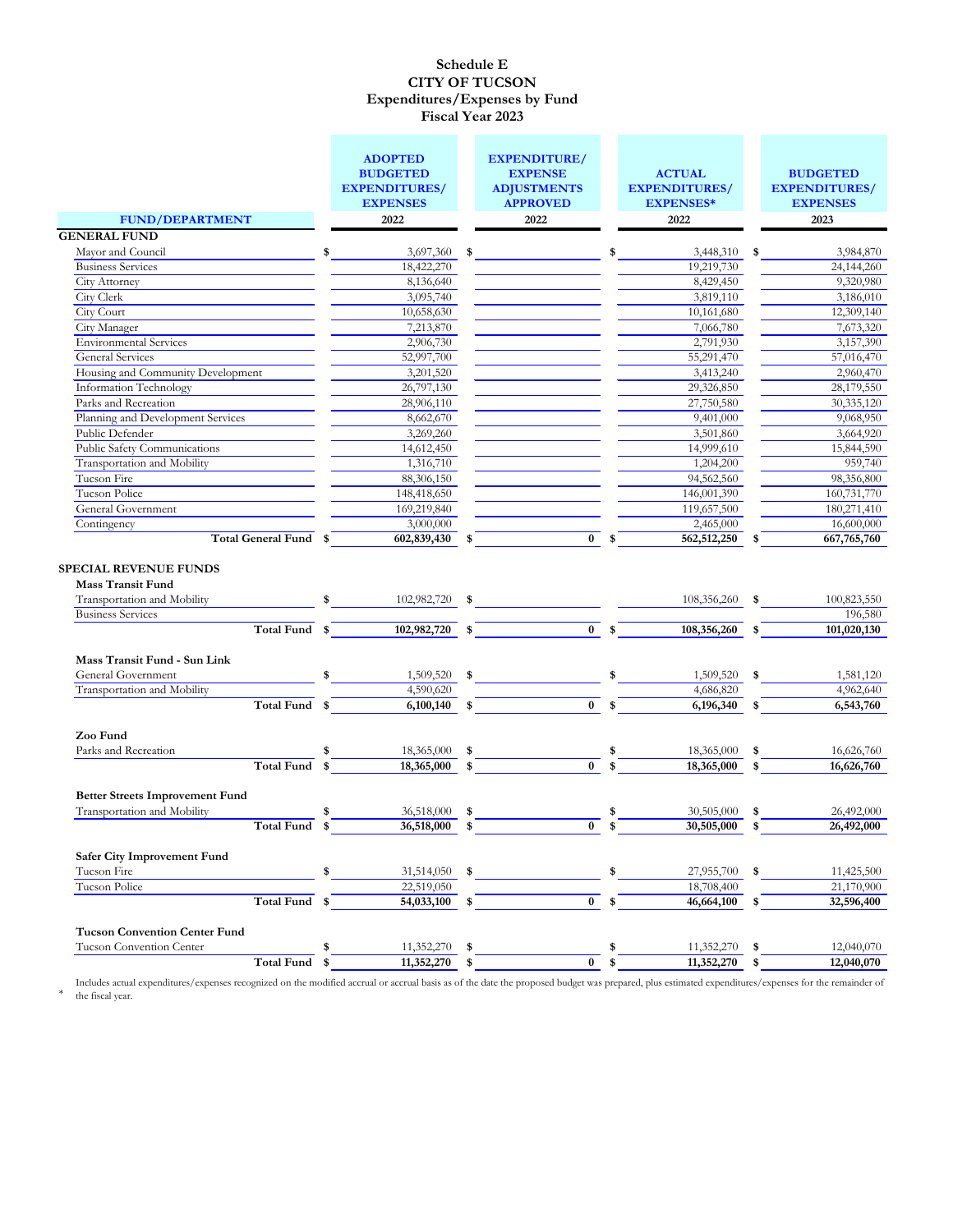|                                                                                                                                     |          | <b>ADOPTED</b><br><b>BUDGETED</b><br><b>EXPENDITURES/</b><br><b>EXPENSES</b> |                | <b>EXPENDITURE/</b><br><b>EXPENSE</b><br><b>ADJUSTMENTS</b><br><b>APPROVED</b> |                | <b>ACTUAL</b><br><b>EXPENDITURES/</b><br><b>EXPENSES*</b> |           | <b>BUDGETED</b><br><b>EXPENDITURES/</b><br><b>EXPENSES</b> |
|-------------------------------------------------------------------------------------------------------------------------------------|----------|------------------------------------------------------------------------------|----------------|--------------------------------------------------------------------------------|----------------|-----------------------------------------------------------|-----------|------------------------------------------------------------|
| <b>FUND/DEPARTMENT</b>                                                                                                              |          | 2022                                                                         |                | 2022                                                                           |                | 2022                                                      |           | 2023                                                       |
| <b>Highway User Revenue Fund</b>                                                                                                    |          |                                                                              |                |                                                                                |                |                                                           |           |                                                            |
| Transportation and Mobility                                                                                                         | \$       | 46,973,280                                                                   | \$             |                                                                                | \$             | 50,047,980                                                | \$        | 62,278,110                                                 |
| <b>Business Services</b>                                                                                                            |          | 1,751,020                                                                    |                |                                                                                |                | 1,495,450                                                 |           | 1,437,890                                                  |
| General Government                                                                                                                  |          | 1,552,020                                                                    |                |                                                                                |                | 1,552,020                                                 |           | 1,657,990                                                  |
| Mayor and Council                                                                                                                   |          |                                                                              |                |                                                                                |                | 515,000                                                   |           |                                                            |
| City Manager                                                                                                                        |          |                                                                              |                |                                                                                |                | 20,000                                                    |           | $\Omega$                                                   |
| <b>Total Fund</b>                                                                                                                   | \$       | 50,276,320                                                                   | \$             | $\bf{0}$                                                                       | \$             | 53,630,450                                                | \$        | 65,373,990                                                 |
| <b>Park Tucson Fund</b>                                                                                                             |          |                                                                              |                |                                                                                |                |                                                           |           |                                                            |
| General Government                                                                                                                  | \$       | 1,756,050                                                                    | \$             |                                                                                | \$             | 1,756,050                                                 | -\$       | 1,682,300                                                  |
| Park Tucson                                                                                                                         |          | 3,433,950                                                                    |                |                                                                                |                | 5,478,600                                                 |           | 3,817,280                                                  |
| <b>Total Fund</b>                                                                                                                   | \$       | 5,190,000                                                                    | \$             | $\bf{0}$                                                                       | \$             | 7,234,650                                                 | S.        | 5,499,580                                                  |
|                                                                                                                                     |          |                                                                              |                |                                                                                |                |                                                           |           |                                                            |
| <b>Civic Contribution Fund</b><br>Mayor and Council                                                                                 | \$       | 35,260                                                                       | \$             |                                                                                | \$             | 2,500                                                     |           | 35,260                                                     |
| City Manager                                                                                                                        |          | 12,000                                                                       |                |                                                                                |                | 12,000                                                    |           | 12,000                                                     |
| Parks and Recreation                                                                                                                |          | 855,860                                                                      |                |                                                                                |                | 855,860                                                   |           | 855,860                                                    |
| Tucson Fire                                                                                                                         |          | 48,470                                                                       |                |                                                                                |                | 13,430                                                    |           | 148,470                                                    |
| Tucson Police                                                                                                                       |          | 15,000                                                                       |                |                                                                                |                | 15,000                                                    |           | 15,000                                                     |
| Transportation and Mobility                                                                                                         |          |                                                                              |                |                                                                                |                | 2,560                                                     |           | $\Omega$                                                   |
| Total Fund \$                                                                                                                       |          | 966,590                                                                      | \$             | $\bf{0}$                                                                       | \$             | 901,350                                                   | -S        | 1,066,590                                                  |
| <b>Community Development Block Grant Fund</b><br><b>Business Services</b><br>Housing and Community Development<br><b>Total Fund</b> | \$<br>\$ | 139,410<br>6,425,070<br>6,564,480                                            | \$<br>\$       | $\bf{0}$                                                                       | \$             | 21,930<br>6,178,100<br>6,200,030                          | -\$<br>\$ | 277,510<br>13,096,920<br>13,374,430                        |
| <b>Miscellaneous Housing Grant Fund</b><br><b>Business Services</b>                                                                 | \$       | $25,690$ \$                                                                  |                |                                                                                | \$             |                                                           | $0$ \$    | $\overline{0}$                                             |
| Housing and Community Development<br>Total Fund                                                                                     |          | 7,165,830<br>$\overline{7,191,520}$                                          |                | $\bf{0}$                                                                       |                | 7,016,580                                                 |           | 7,703,180                                                  |
| <b>Public Housing Section 8 Fund</b><br>Housing and Community Development<br><b>Total Fund</b>                                      | \$<br>\$ | 47,116,310<br>47,116,310                                                     | \$<br>\$<br>\$ | $\mathbf{0}$                                                                   | \$<br>\$<br>\$ | 7,016,580<br>46,749,930<br>46,749,930                     | \$        | 7,703,180<br>47,234,390<br>47,234,390                      |
| <b>HOME Investment Partnerships Program Fund</b>                                                                                    |          |                                                                              |                |                                                                                |                |                                                           |           |                                                            |
| <b>Business Services</b>                                                                                                            |          | 14,820                                                                       | \$             |                                                                                |                | $\theta$                                                  |           | 74,790                                                     |
| Housing and Community Development                                                                                                   |          | 4,889,730                                                                    |                |                                                                                |                | 4,899,240                                                 |           | 5,057,450                                                  |
| Total Fund                                                                                                                          | \$       | 4,904,550                                                                    | -\$            | $\mathbf{0}$                                                                   | \$             | 4,899,240                                                 |           | 5, 132, 240                                                |
| <b>Other Federal Grants Fund</b>                                                                                                    |          |                                                                              |                |                                                                                |                |                                                           |           |                                                            |
| City Attorney                                                                                                                       | \$       | 158,980                                                                      | \$             |                                                                                | \$             | 148,590                                                   | \$        | 156,780                                                    |
| City Clerk                                                                                                                          |          | $\Omega$                                                                     |                |                                                                                |                |                                                           |           | $\Omega$                                                   |
| City Court                                                                                                                          |          | 1,138,350                                                                    |                |                                                                                |                | 666,310                                                   |           | 465,660                                                    |
| Public Defender                                                                                                                     |          | $\theta$                                                                     |                |                                                                                |                | 107,550                                                   |           | $\Omega$                                                   |
| Housing and Community Development                                                                                                   |          | 16,675,430                                                                   |                |                                                                                |                | 16,675,430                                                |           | 16,675,430                                                 |
| Parks and Recreation                                                                                                                |          | 1,072,150                                                                    |                |                                                                                |                | 1,072,150                                                 |           | 1,133,640                                                  |
| Planning and Development Services                                                                                                   |          | 32,000                                                                       |                |                                                                                |                | 24,000                                                    |           | 32,000                                                     |
| Transportation and Mobility                                                                                                         |          | 1,677,040                                                                    |                |                                                                                |                | 1,927,320                                                 |           | 4,412,740                                                  |
| Tucson Fire                                                                                                                         |          | 2,804,380                                                                    |                |                                                                                |                | 2,550,860                                                 |           | 4,568,510                                                  |
| Tucson Police                                                                                                                       |          | 13,772,490                                                                   |                |                                                                                |                | 13,767,780                                                |           | 13,919,600                                                 |
| Total Fund \$                                                                                                                       |          | 37,330,820                                                                   | \$             | $\bf{0}$                                                                       | \$             | 36,939,990                                                | \$        | 41,364,360                                                 |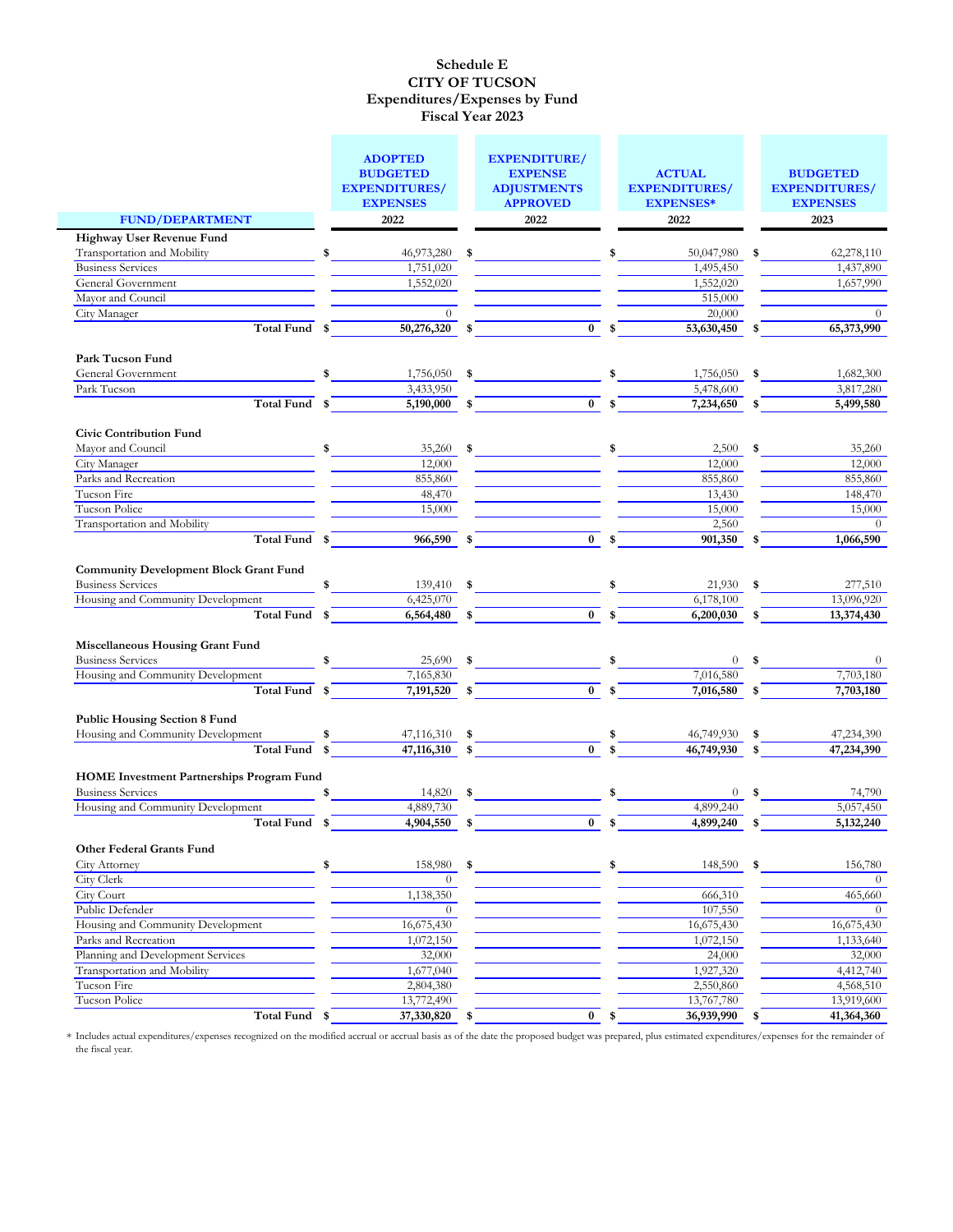|                                         | <b>ADOPTED</b><br><b>BUDGETED</b>       | <b>EXPENDITURE/</b><br><b>EXPENSE</b>                                                                                                                                                                                                                                                                               |              | <b>ACTUAL</b>                            |     | <b>BUDGETED</b>                         |
|-----------------------------------------|-----------------------------------------|---------------------------------------------------------------------------------------------------------------------------------------------------------------------------------------------------------------------------------------------------------------------------------------------------------------------|--------------|------------------------------------------|-----|-----------------------------------------|
|                                         | <b>EXPENDITURES/</b><br><b>EXPENSES</b> | <b>ADJUSTMENTS</b><br><b>APPROVED</b>                                                                                                                                                                                                                                                                               |              | <b>EXPENDITURES/</b><br><b>EXPENSES*</b> |     | <b>EXPENDITURES/</b><br><b>EXPENSES</b> |
| <b>FUND/DEPARTMENT</b>                  | 2022                                    | 2022                                                                                                                                                                                                                                                                                                                |              | 2022                                     |     | 2023                                    |
| American Rescue Plan Fund               |                                         |                                                                                                                                                                                                                                                                                                                     |              |                                          |     |                                         |
| General Government                      | 67,848,380                              |                                                                                                                                                                                                                                                                                                                     |              | 67,848,380                               |     | 68,123,610                              |
| Housing and Community Development       | $\Omega$                                |                                                                                                                                                                                                                                                                                                                     |              | $\Omega$                                 |     | 51,680                                  |
| <b>Total Fund</b>                       | \$<br>67,848,380                        | \$<br>$\overline{\mathbf{0}}$                                                                                                                                                                                                                                                                                       | $\mathbf{s}$ | 67,848,380                               |     | 68,175,290                              |
| <b>Disaster Relief Fund</b>             |                                         |                                                                                                                                                                                                                                                                                                                     |              |                                          |     |                                         |
| City Manager                            | $\overline{0}$                          |                                                                                                                                                                                                                                                                                                                     |              | 300,000                                  |     | $\theta$                                |
| <b>Information Technology</b>           | 3,600,000                               |                                                                                                                                                                                                                                                                                                                     |              | 3,600,000                                |     | $\theta$                                |
| Tucson Fire                             | $\Omega$                                |                                                                                                                                                                                                                                                                                                                     |              | 2,919,340                                |     | $\overline{0}$                          |
| <b>Total Fund</b>                       | \$<br>3,600,000                         | \$<br>$\overline{0}$                                                                                                                                                                                                                                                                                                | \$           | 6,819,340                                | \$  | $\overline{0}$                          |
| <b>Green Storm Water Infrastructure</b> |                                         |                                                                                                                                                                                                                                                                                                                     |              |                                          |     |                                         |
| City Manager                            | $\overline{0}$                          | $\frac{1}{2}$ $\frac{1}{2}$ $\frac{1}{2}$ $\frac{1}{2}$ $\frac{1}{2}$ $\frac{1}{2}$ $\frac{1}{2}$ $\frac{1}{2}$ $\frac{1}{2}$ $\frac{1}{2}$ $\frac{1}{2}$ $\frac{1}{2}$ $\frac{1}{2}$ $\frac{1}{2}$ $\frac{1}{2}$ $\frac{1}{2}$ $\frac{1}{2}$ $\frac{1}{2}$ $\frac{1}{2}$ $\frac{1}{2}$ $\frac{1}{2}$ $\frac{1}{2}$ |              | 107,490                                  | \$  | 110,600                                 |
| Tucson Water Utility                    | 3,047,590                               | $\overline{0}$                                                                                                                                                                                                                                                                                                      |              | 1,523,800                                |     | 3,283,440                               |
| <b>Total Fund</b>                       | \$<br>3,047,590                         | \$                                                                                                                                                                                                                                                                                                                  | $\mathbf{s}$ | 1,631,290                                | \$  | 3,394,040                               |
| <b>Non-Federal Grants Fund</b>          |                                         |                                                                                                                                                                                                                                                                                                                     |              |                                          |     |                                         |
| City Attorney                           | \$<br>166,620                           | \$                                                                                                                                                                                                                                                                                                                  | \$           | 157,060                                  | \$. | 168,130                                 |
| City Manager                            | 87,630                                  |                                                                                                                                                                                                                                                                                                                     |              | 25,730                                   |     | 81,920                                  |
| Housing and Community Development       | 370,490                                 |                                                                                                                                                                                                                                                                                                                     |              | 370,490                                  |     | 320,390                                 |
| Public Safety Communications            | 2,615,810                               |                                                                                                                                                                                                                                                                                                                     |              | 2,615,810                                |     | 2,615,810                               |
| Tucson Fire                             | 5,530                                   |                                                                                                                                                                                                                                                                                                                     |              | 25,530                                   |     | 45,080                                  |
| Tucson Police                           | 2,053,770                               |                                                                                                                                                                                                                                                                                                                     |              | 1,466,500                                |     | 2,059,170                               |
| <b>Total Fund</b>                       | \$<br>5,299,850                         | \$<br>$\mathbf{0}$                                                                                                                                                                                                                                                                                                  | \$           | 4,661,830                                | \$  | 5,290,500                               |
| <b>Section 115 Pension Trust Fund</b>   |                                         |                                                                                                                                                                                                                                                                                                                     |              |                                          |     |                                         |
| Pension Services                        | 35,665,550                              | \$                                                                                                                                                                                                                                                                                                                  | \$           | 35,665,550                               |     | 58,948,000                              |
| <b>Total Fund</b>                       | \$<br>35,665,550                        | \$<br>$\overline{0}$                                                                                                                                                                                                                                                                                                | \$           | 35,665,550                               | \$  | 58,948,000                              |
| Street Improvement - Prop 411 Fund      |                                         |                                                                                                                                                                                                                                                                                                                     |              |                                          |     |                                         |
| Transportation and Mobility             | \$<br>$\theta$                          | \$                                                                                                                                                                                                                                                                                                                  | \$           | $\theta$                                 |     | 40,000,000                              |
| <b>Total Fund</b>                       | \$<br>$\mathbf{0}$                      | \$<br>$\bf{0}$                                                                                                                                                                                                                                                                                                      |              | $\mathbf{0}$                             |     | 40,000,000                              |
| Total Special Revenue Funds \$          | 504,353,190                             | \$<br>$\bf{0}$                                                                                                                                                                                                                                                                                                      | \$           | 501,637,580                              | \$  | 557,875,710                             |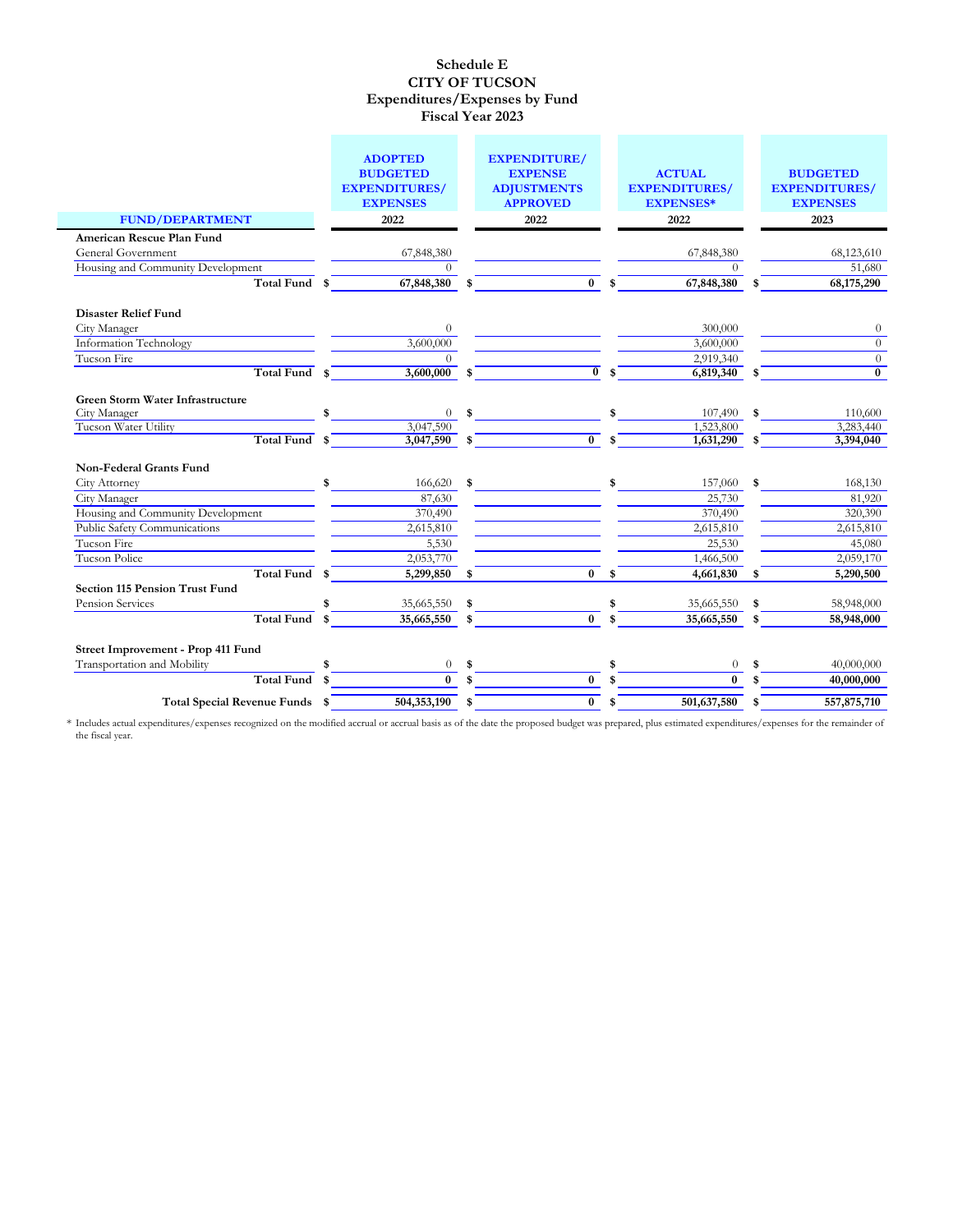|                                                  | <b>ADOPTED</b><br><b>BUDGETED</b> |     | <b>EXPENDITURE/</b><br><b>EXPENSE</b> |     | <b>ACTUAL</b>           |    | <b>BUDGETED</b>          |
|--------------------------------------------------|-----------------------------------|-----|---------------------------------------|-----|-------------------------|----|--------------------------|
|                                                  | <b>EXPENDITURES/</b>              |     | <b>ADJUSTMENTS</b>                    |     | <b>EXPENDITURES/</b>    |    | <b>EXPENDITURES/</b>     |
|                                                  | <b>EXPENSES</b>                   |     | <b>APPROVED</b>                       |     | <b>EXPENSES*</b>        |    | <b>EXPENSES</b>          |
| <b>FUND/DEPARTMENT</b>                           | 2022                              |     | 2022                                  |     | 2022                    |    | 2023                     |
|                                                  |                                   |     |                                       |     |                         |    |                          |
| <b>DEBT SERVICE FUNDS</b>                        |                                   |     |                                       |     |                         |    |                          |
| <b>General Obligation Bond and Interest Fund</b> |                                   |     |                                       |     |                         |    |                          |
| General Government                               | \$<br>34,549,350                  | \$  |                                       | \$  | 34,549,350              | \$ | 33,738,350               |
| Total Fund \$                                    | 34,549,350                        | \$  | $\mathbf{0}$                          | \$  | 34,549,350              | \$ | 33,738,350               |
|                                                  |                                   |     |                                       |     |                         |    |                          |
| Street and Highway Bond and Interest Fund        |                                   |     |                                       |     |                         |    |                          |
| General Government                               | \$<br>11,145,750                  | \$  |                                       | \$  | 11,145,750              | S. | $\theta$                 |
| Total Fund                                       | \$<br>11, 145, 750                | \$  | $\bf{0}$                              | \$  | 11,145,750              | \$ | $\bf{0}$                 |
| Total Debt Service Funds \$                      | 45,695,100                        | \$  | $\bf{0}$                              | \$  | 45,695,100              | \$ | 33,738,350               |
| <b>CAPITAL PROJECTS FUNDS</b>                    |                                   |     |                                       |     |                         |    |                          |
| <b>Capital Improvement Fund</b>                  |                                   |     |                                       |     |                         |    |                          |
| Transportation and Mobility                      | 44,473,800                        | \$  |                                       | \$  | 24,010,850              | \$ | 53,995,300               |
| <b>Total Fund</b>                                | \$<br>44,473,800                  | \$  | $\bf{0}$                              | \$  | 24,010,850              |    | 53,995,300               |
|                                                  |                                   |     |                                       |     |                         |    |                          |
| Development Fee Fund                             |                                   |     |                                       |     |                         |    |                          |
| Parks and Recreation                             | \$<br>3,363,330                   | -\$ |                                       | \$  | 3,571,610               | \$ | 4,732,000                |
| Transportation and Mobility                      | 2,522,200                         |     |                                       |     | 2,438,900               |    | 2,783,900                |
| Tucson Fire                                      | $\Omega$                          |     |                                       |     | 920,000                 |    | 3,237,000                |
| Total Fund \$                                    | 5,885,530                         | \$  | $\bf{0}$                              | \$  | 6,930,510               | \$ | 10,752,900               |
| <b>General Obligation Bond Fund</b>              |                                   |     |                                       |     |                         |    |                          |
| - Prop 407, Parks and Connections                |                                   |     |                                       |     |                         |    |                          |
|                                                  |                                   |     |                                       |     |                         |    |                          |
| Parks and Recreation                             | \$<br>29,077,900                  | \$  |                                       | \$  | 22,827,400              | \$ | 41,942,320               |
| Transportation and Mobility<br>Total Fund \$     | 19,229,200<br>48,307,100          |     | $\mathbf{0}$                          | \$  | 7,610,400<br>30,437,800 |    | 23,119,480<br>65,061,800 |
|                                                  |                                   |     |                                       |     |                         |    |                          |
| <b>Regional Transportation Authority Fund</b>    |                                   |     |                                       |     |                         |    |                          |
| Transportation and Mobility                      | 33,683,100                        | \$  |                                       | \$  | 19,392,640              |    | 65,067,900               |
| Total Fund                                       | \$<br>33,683,100                  | \$  | $\bf{0}$                              | \$  | 19,392,640              |    | 65,067,900               |
|                                                  |                                   |     |                                       |     |                         |    |                          |
| Total Capital Projects Funds \$                  | 132,349,530                       | \$  | $\bf{0}$                              | \$  | 80,771,800              | S. | 194,877,900              |
| <b>ENTERPRISE FUNDS</b>                          |                                   |     |                                       |     |                         |    |                          |
| <b>Tucson Water Utility Fund</b>                 |                                   |     |                                       |     |                         |    |                          |
| Tucson Water Utility                             | \$<br>292,677,090                 | \$  |                                       | \$  | 278,364,360             |    | 298,839,840              |
| <b>Business Services</b>                         | 1,173,680                         |     |                                       |     | 1,044,690               |    | 1,147,000                |
| City Manager                                     | $\Omega$                          |     |                                       |     | $\Omega$                |    | 181,320                  |
| Total Fund \$                                    | 293,850,770                       | \$  | $\overline{0}$                        | \$. | 279,409,050             |    | 300,168,160              |
|                                                  |                                   |     |                                       |     |                         |    |                          |
| <b>Environmental Services Fund</b>               |                                   |     |                                       |     |                         |    |                          |
| <b>Business Services</b>                         | \$<br>710,830                     | \$  |                                       | \$  | 814,780                 | \$ | 873,750                  |
| City Manager                                     | $\theta$                          |     |                                       |     | 20,000                  |    | $\theta$                 |
| <b>Environmental Services</b>                    | 62,733,580                        |     |                                       |     | 52,408,480              |    | 68,619,350               |
| Total Fund \$                                    | 63,444,410                        | \$  | $\bf{0}$                              | \$  | 53,243,260 \$           |    | 69,493,100               |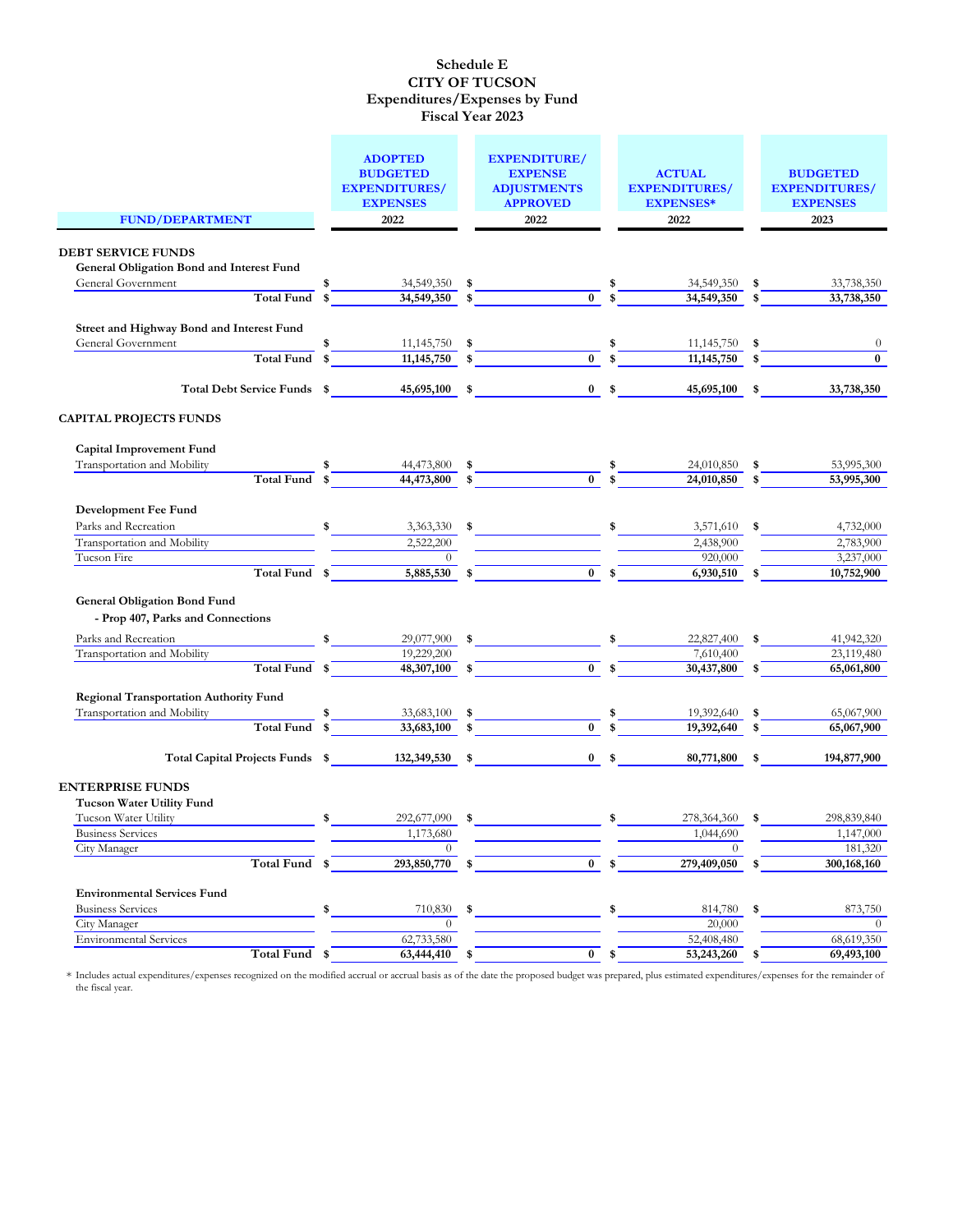|                                                               |               | <b>ADOPTED</b><br><b>BUDGETED</b><br><b>EXPENDITURES/</b> |                   | <b>EXPENDITURE/</b><br><b>EXPENSE</b><br><b>ADJUSTMENTS</b> |                           | <b>ACTUAL</b><br><b>EXPENDITURES/</b> |              | <b>BUDGETED</b><br><b>EXPENDITURES/</b> |
|---------------------------------------------------------------|---------------|-----------------------------------------------------------|-------------------|-------------------------------------------------------------|---------------------------|---------------------------------------|--------------|-----------------------------------------|
|                                                               |               | <b>EXPENSES</b>                                           |                   | <b>APPROVED</b>                                             |                           | <b>EXPENSES*</b>                      |              | <b>EXPENSES</b>                         |
| <b>FUND/DEPARTMENT</b>                                        |               | 2022                                                      |                   | 2022                                                        |                           | 2022                                  |              | 2023                                    |
| <b>Tucson Golf Enterprise Fund</b>                            |               |                                                           |                   |                                                             |                           |                                       |              |                                         |
| Tucson City Golf                                              |               | 8,434,660                                                 | \$                |                                                             | \$                        | 8,434,660                             | - \$         | 8,778,630                               |
| Total Fund \$                                                 |               | 8,434,660                                                 | \$                | $\overline{0}$                                              | $\mathbf{\hat{s}}$        | 8,434,660                             | $\mathbf{s}$ | 8,778,630                               |
| <b>Housing Enterprise Funds</b>                               |               |                                                           |                   |                                                             |                           |                                       |              |                                         |
| <b>Business Services</b>                                      | \$            | 871,260                                                   | \$                |                                                             | \$                        | 49,320                                | \$           | 1,126,770                               |
| Housing and Community Development                             |               | 16,830,380                                                |                   |                                                             |                           | 16,396,530                            |              | 18,737,980                              |
| Total Fund \$                                                 |               | 17,701,640                                                | \$                | $\overline{0}$ s                                            |                           | 16,445,850                            | \$           | 19,864,750                              |
| Total Enterprise Funds \$                                     |               | 383,431,480 \$                                            |                   |                                                             | $0 \quad$ \$              | 357,532,820 \$                        |              | 398,304,640                             |
| <b>INTERNAL SERVICE FUNDS</b><br><b>Health Insurance Fund</b> |               |                                                           |                   |                                                             |                           |                                       |              |                                         |
| Health Insurance                                              |               | 73,564,500                                                | \$                |                                                             | \$                        | 71,875,190                            | \$           | 78,768,710                              |
| Total Fund                                                    |               | 73,564,500                                                |                   | $\overline{0}$ s                                            |                           | 71,875,190                            | $\mathbf{s}$ | 78,768,710                              |
| Self Insurance Internal Service Fund                          |               |                                                           |                   |                                                             |                           |                                       |              |                                         |
| <b>Business Services</b>                                      | $\frac{1}{2}$ | 22,335,440                                                | \$                |                                                             | \$                        | 23,938,300                            | \$           | 28,681,970                              |
| Citty Attorney                                                |               | 237,140                                                   |                   |                                                             |                           | 237,140                               |              | $\overline{0}$                          |
| Transportation and Mobility                                   |               | 1,420,000                                                 |                   |                                                             |                           | 1,420,000                             |              | 1,420,000                               |
| Tucson Fire                                                   |               | 346,060                                                   |                   |                                                             |                           | 408,430                               |              | 388,810                                 |
| Total Fund \$                                                 |               | 24,338,640                                                | \$                | $\mathbf{0}$                                                | $\boldsymbol{\mathsf{s}}$ | 26,003,870                            | \$           | 30,490,780                              |
| Total Internal Service Funds \$                               |               | 97,903,140 \$                                             |                   |                                                             | $0 \quad$ \$              | 97,879,060                            | \$           | 109,259,490                             |
| <b>FIDUCIARY FUNDS</b>                                        |               |                                                           |                   |                                                             |                           |                                       |              |                                         |
| <b>Tucson Supplemental Retirement System</b>                  |               |                                                           |                   |                                                             |                           |                                       |              |                                         |
| Pension Services                                              | \$            | 95,770,820                                                | \$                |                                                             | \$                        | 90,648,520                            | \$           | 95,777,860                              |
| <b>Total Fund</b>                                             | -\$           | 95,770,820                                                | $\boldsymbol{\$}$ | $\mathbf{0}$                                                | $\mathbf{\hat{s}}$        | 90,648,520                            | $\mathbf{s}$ | 95,777,860                              |
| Total Fiduciary Funds \$                                      |               | 95,770,820                                                | \$                | $0 \quad$ \$                                                |                           | 90,648,520                            | \$           | 95,777,860                              |
| TOTAL ALL FUNDS \$                                            |               | 1,862,342,690                                             | \$                |                                                             | $0 \quad$ \$              | 1,736,677,130                         | \$           | 2,057,599,710                           |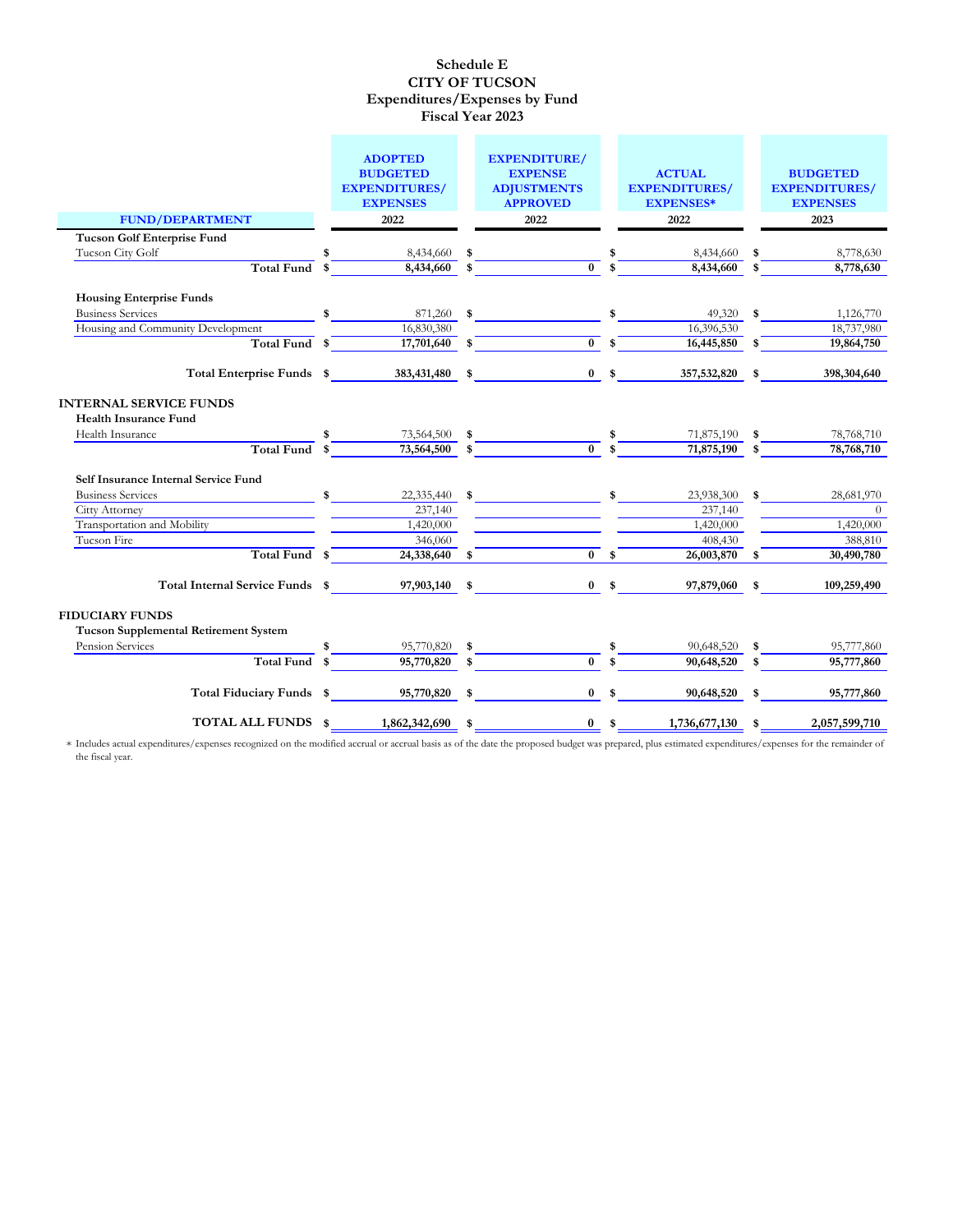|                                       | <b>EXPENDITURE/</b><br><b>ADOPTED</b><br><b>EXPENSE</b><br><b>BUDGETED</b> |    |                                       |    | <b>ACTUAL</b>                            |    | <b>BUDGETED</b>                         |
|---------------------------------------|----------------------------------------------------------------------------|----|---------------------------------------|----|------------------------------------------|----|-----------------------------------------|
|                                       | <b>EXPENDITURES/</b><br><b>EXPENSES</b>                                    |    | <b>ADJUSTMENTS</b><br><b>APPROVED</b> |    | <b>EXPENDITURES/</b><br><b>EXPENSES*</b> |    | <b>EXPENDITURES/</b><br><b>EXPENSES</b> |
| DEPARTMENT/FUND                       | 2022                                                                       |    | 2022                                  |    | 2022                                     |    | 2023                                    |
| <b>Mayor and Council</b>              |                                                                            |    |                                       |    |                                          |    |                                         |
| General Fund                          | \$<br>3,697,360                                                            | \$ |                                       | \$ | 3,448,310                                | \$ | 3,984,870                               |
| Civic Contribution Fund               | 35,260                                                                     |    |                                       |    | 2,500                                    |    | 35,260                                  |
| Disaster Relief Fund                  | $\overline{0}$                                                             |    |                                       |    | $\Omega$                                 |    | $\overline{0}$                          |
| Highway User Revenue Fund             | $\Omega$                                                                   |    |                                       |    | 515,000                                  |    | $\Omega$                                |
| <b>Department Total</b>               | \$<br>3,732,620                                                            | \$ | $\bf{0}$                              |    | 3,965,810                                |    | 4,020,130                               |
| <b>City Attorney</b>                  |                                                                            |    |                                       |    |                                          |    |                                         |
| General Fund                          | \$<br>8,136,640                                                            | \$ |                                       | \$ | 8,429,450                                |    | 9,320,980                               |
| Other Federal Grants Fund             | 166,620                                                                    |    |                                       |    | 157,060                                  |    | 168,130                                 |
| Misc Federal Grant Funds              | 158,980                                                                    |    |                                       |    | 148,590                                  |    | 156,780                                 |
| Self Insurance Internal Service Fund  | 237,140                                                                    |    |                                       |    | 237,140                                  |    | $\Omega$                                |
| <b>Department Total</b>               | \$<br>8,699,380                                                            | \$ | $\bf{0}$                              |    | 8,972,240                                |    | 9,645,890                               |
| <b>City Clerk</b>                     |                                                                            |    |                                       |    |                                          |    |                                         |
| General Fund                          | \$<br>3,095,740                                                            | \$ |                                       | \$ | 3,819,110                                | \$ | 3,186,010                               |
| Department Total                      | \$<br>3,095,740                                                            | \$ | $\mathbf{0}$                          | \$ | 3,819,110                                | \$ | 3,186,010                               |
| <b>City Court</b><br>General Fund     | \$                                                                         |    |                                       |    |                                          | \$ |                                         |
| Other Federal Grants Fund             | 10,658,630<br>1,138,350                                                    | S. |                                       |    | 10,161,680<br>666,310                    |    | 12,309,140<br>465,660                   |
| <b>Department Total</b>               | \$<br>11,796,980                                                           | \$ | $\bf{0}$                              | \$ | 10,827,990                               |    | 12,774,800                              |
|                                       |                                                                            |    |                                       |    |                                          |    |                                         |
| <b>City Manager</b><br>General Fund   | \$                                                                         |    |                                       |    |                                          |    |                                         |
| Civic Contribution Fund               | 7,213,870<br>12,000                                                        | \$ |                                       | \$ | 7,066,780<br>12,000                      | \$ | 7,673,320<br>12,000                     |
| Disaster Relief Fund                  | $\overline{0}$                                                             |    |                                       |    | 300,000                                  |    | $\overline{0}$                          |
| <b>Enterprise Funds</b>               | $\overline{0}$                                                             |    |                                       |    | 40,000                                   |    | $\Omega$                                |
| Highway User Revenue Fund             | $\overline{0}$                                                             |    |                                       |    | 20,000                                   |    |                                         |
| Green Storm Water Infrastructure      | $\boldsymbol{0}$                                                           |    |                                       |    | 107,490                                  |    | 110,600                                 |
| Non-Federal Grants Fund               | 87,630                                                                     |    |                                       |    | 25,730                                   |    | 81,920                                  |
| Water Utility Fund                    | $\Omega$                                                                   |    |                                       |    | $\Omega$                                 |    | 181,320                                 |
| Department Total \$                   | 7,313,500                                                                  | \$ | $\bf{0}$                              | \$ | 7,572,000                                | \$ | 8,059,160                               |
| <b>Business Services</b>              |                                                                            |    |                                       |    |                                          |    |                                         |
| General Fund                          | \$<br>18,422,270                                                           | \$ |                                       | \$ | 19,219,730                               | \$ | 24,144,260                              |
| Community Development Block Grant     | 139,410                                                                    |    |                                       |    | 21,930                                   |    | 277,510                                 |
| <b>Environmental Services Fund</b>    | 710,830                                                                    |    |                                       |    | 814,780                                  |    | 873,750                                 |
| Highway User Revenue Fund             | 1,751,020                                                                  |    |                                       |    | 1,495,450                                |    | 1,437,890                               |
| <b>HOME</b> Investment Partnerships   | 14,820                                                                     |    |                                       |    | $\theta$                                 |    | 74,790                                  |
| Program Fund                          |                                                                            |    |                                       |    |                                          |    |                                         |
| Mass Transit Fund                     | $\overline{0}$                                                             |    |                                       |    | 203,770                                  |    | 196,580                                 |
| Miscellaneous Housing Grants          | 25,690                                                                     |    |                                       |    | $\Omega$                                 |    | $\Omega$                                |
| Public Housing AMP Fund               | 871,260                                                                    |    |                                       |    | 49,320                                   |    | 1,126,770                               |
| Self Insurance Internal Service Fund  | 22,335,440                                                                 |    |                                       |    | 23,938,300                               |    | 28,748,540                              |
| Tucson Water Utility Fund             | 1,173,680                                                                  |    |                                       |    | 1,024,690                                |    | 1,147,000                               |
| Tucson Supplemental Retirement System | $\Omega$                                                                   |    |                                       |    | $\Omega$                                 |    | 44,990                                  |
| Department Total \$                   | 45,444,420                                                                 | \$ | $\bf{0}$                              | \$ | 46,767,970                               | S. | 58,072,080                              |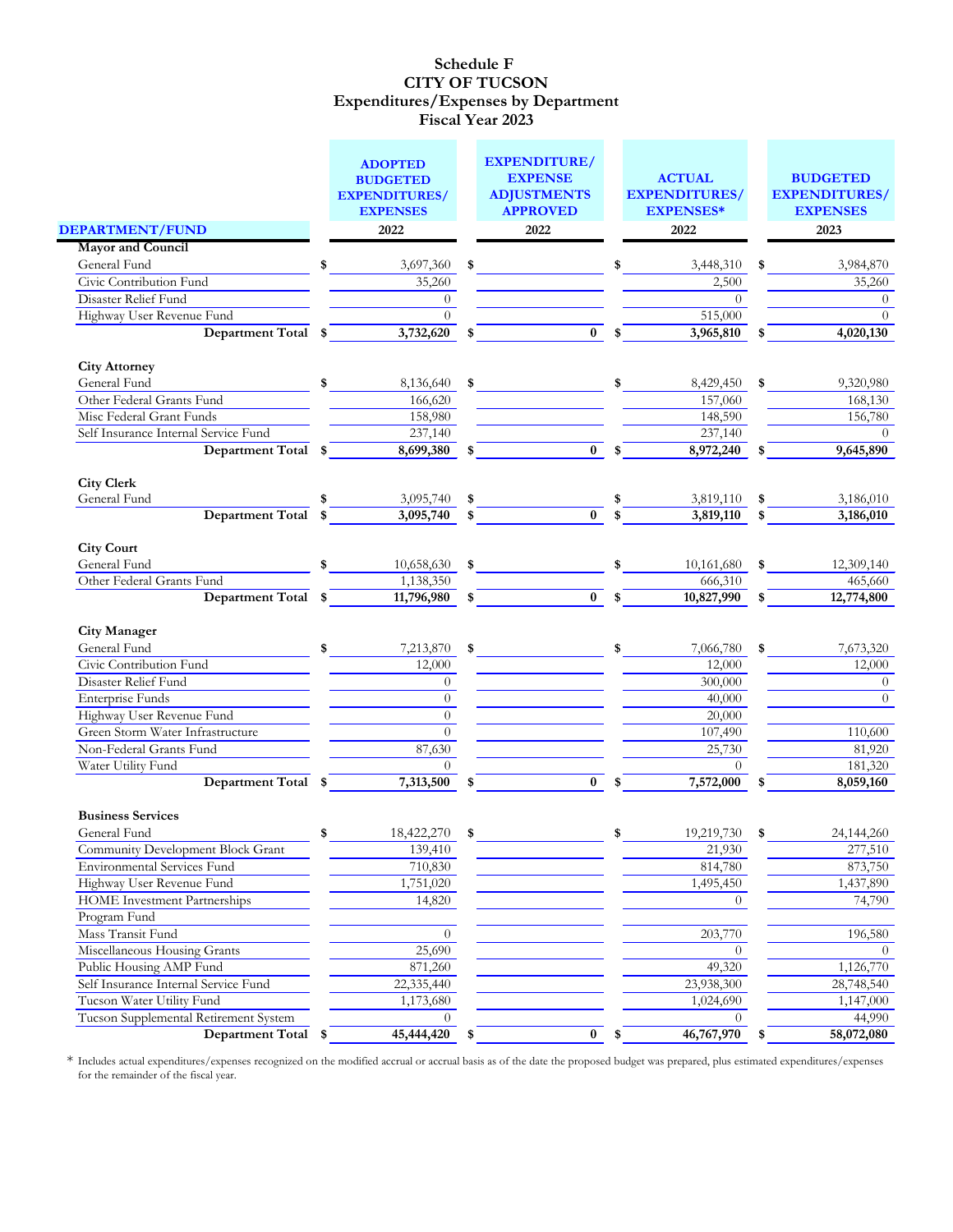|                                                               | <b>ADOPTED</b><br><b>BUDGETED</b><br><b>EXPENDITURES/</b><br><b>EXPENSES</b> | <b>EXPENDITURE/</b><br><b>EXPENSE</b><br><b>ADJUSTMENTS</b><br><b>APPROVED</b> |    | <b>ACTUAL</b><br><b>EXPENDITURES/</b><br><b>EXPENSES*</b> |    | <b>BUDGETED</b><br><b>EXPENDITURES/</b><br><b>EXPENSES</b> |
|---------------------------------------------------------------|------------------------------------------------------------------------------|--------------------------------------------------------------------------------|----|-----------------------------------------------------------|----|------------------------------------------------------------|
| DEPARTMENT/FUND                                               | 2022                                                                         | 2022                                                                           |    | 2022                                                      |    | 2023                                                       |
| <b>Debt Service</b>                                           |                                                                              |                                                                                |    |                                                           |    |                                                            |
| General Fund                                                  | \$<br>57,820,630                                                             | \$                                                                             |    | 57,820,630                                                | \$ | 56,895,970                                                 |
| Community Development Block Grant                             | $\Omega$                                                                     |                                                                                |    | $\Omega$                                                  |    |                                                            |
| General Obligations Bond Fund                                 | 34,549,350                                                                   |                                                                                |    | 34,549,350                                                |    | 33,738,350                                                 |
| Streets and Highway Debt Service Fund                         | 11,145,750                                                                   |                                                                                |    | 11,145,750                                                |    | $\theta$                                                   |
| Highway User Revenue Fund                                     | 1,451,440                                                                    |                                                                                |    | 1,451,440                                                 |    | 1,557,410                                                  |
| Mass Transit - Sun Link Fund                                  | 1,509,520                                                                    |                                                                                |    | 1,509,520                                                 |    | 1,581,120                                                  |
| Park Tucson Fund                                              | 1,756,050                                                                    |                                                                                |    | 1,756,050                                                 |    | 1,682,300                                                  |
| Public Housing AMP Fund                                       |                                                                              |                                                                                |    |                                                           |    | $\Omega$                                                   |
| <b>Department Total</b>                                       | \$<br>108,232,740                                                            | \$<br>$\bf{0}$                                                                 | \$ | 108,232,740                                               | \$ | 95,455,150                                                 |
| <b>Environmental Services</b>                                 |                                                                              |                                                                                |    |                                                           |    |                                                            |
| General Fund                                                  | \$<br>2,906,730                                                              | \$                                                                             | \$ | 2,791,930                                                 | \$ | 3,157,390                                                  |
| Disaster Relief Fund                                          | $\Omega$                                                                     |                                                                                |    | $\Omega$                                                  |    | $\Omega$                                                   |
| <b>Environmental Services Fund</b>                            | 62,733,580                                                                   |                                                                                |    | 52,408,480                                                |    | 68,619,350                                                 |
| Other Federal Grants Fund                                     | $\theta$                                                                     |                                                                                |    | $\left( \right)$                                          |    | $\Omega$                                                   |
| <b>Department Total</b>                                       | \$<br>65,640,310                                                             | \$<br>$\bf{0}$                                                                 | \$ | 55,200,410                                                |    | 71,776,740                                                 |
| <b>General Services</b>                                       |                                                                              |                                                                                |    |                                                           |    |                                                            |
| General Fund                                                  | 52,997,700                                                                   | \$                                                                             |    | 55,291,470                                                | \$ | 57,016,470                                                 |
| <b>Department Total</b>                                       | \$<br>52,997,700                                                             | \$<br>$\mathbf{0}$                                                             |    | 55,291,470                                                | \$ | 57,016,470                                                 |
| <b>Housing and Community Development</b>                      |                                                                              |                                                                                |    |                                                           |    |                                                            |
| General Fund                                                  | 3,201,520                                                                    | \$                                                                             |    | 3,413,240                                                 | \$ | 2,960,470                                                  |
| <b>Community Development Block Grant</b>                      | 6,425,070                                                                    |                                                                                |    | 6,178,100                                                 |    | 13,096,920                                                 |
| <b>HOME</b> Investment Partnerships                           | 4,889,730                                                                    |                                                                                |    | 4,899,240                                                 |    | 5,057,450                                                  |
| Program Fund                                                  |                                                                              |                                                                                |    |                                                           |    | $\Omega$                                                   |
| Miscellaneous Housing Grants<br>Public Housing Section 8 Fund | 7,165,830                                                                    |                                                                                |    | 7,016,580                                                 |    | 7,703,180                                                  |
|                                                               | 47,116,310                                                                   |                                                                                |    | 46,749,930                                                |    | 47,234,390                                                 |
| Other Federal Grants Fund<br>Non-Federal Grants Fund          | 16,675,430<br>370,490                                                        |                                                                                |    | 16,675,430<br>370,490                                     |    | 16,727,110                                                 |
|                                                               |                                                                              |                                                                                |    |                                                           |    | 320,390                                                    |
| Housing Enterprise Funds                                      | 16,830,380                                                                   |                                                                                |    | 16,396,530                                                |    | 18,737,980                                                 |
| Department Total                                              | \$<br>102,674,760                                                            | \$<br>$\bf{0}$                                                                 | \$ | 101,699,540                                               | S  | 111,837,890                                                |
| <b>Information Technology</b><br>General Fund                 | \$                                                                           |                                                                                | \$ |                                                           |    |                                                            |
| Disaster Relief Fund                                          | 26,797,130<br>3,600,000                                                      | \$                                                                             |    | 29,326,850<br>3,600,000                                   | S  | 28,179,550<br>$\theta$                                     |
| <b>Department Total</b>                                       | \$<br>30,397,130                                                             | $\bf{0}$                                                                       | S. | 32,926,850                                                |    | 28,179,550                                                 |
|                                                               |                                                                              | \$                                                                             |    |                                                           | S  |                                                            |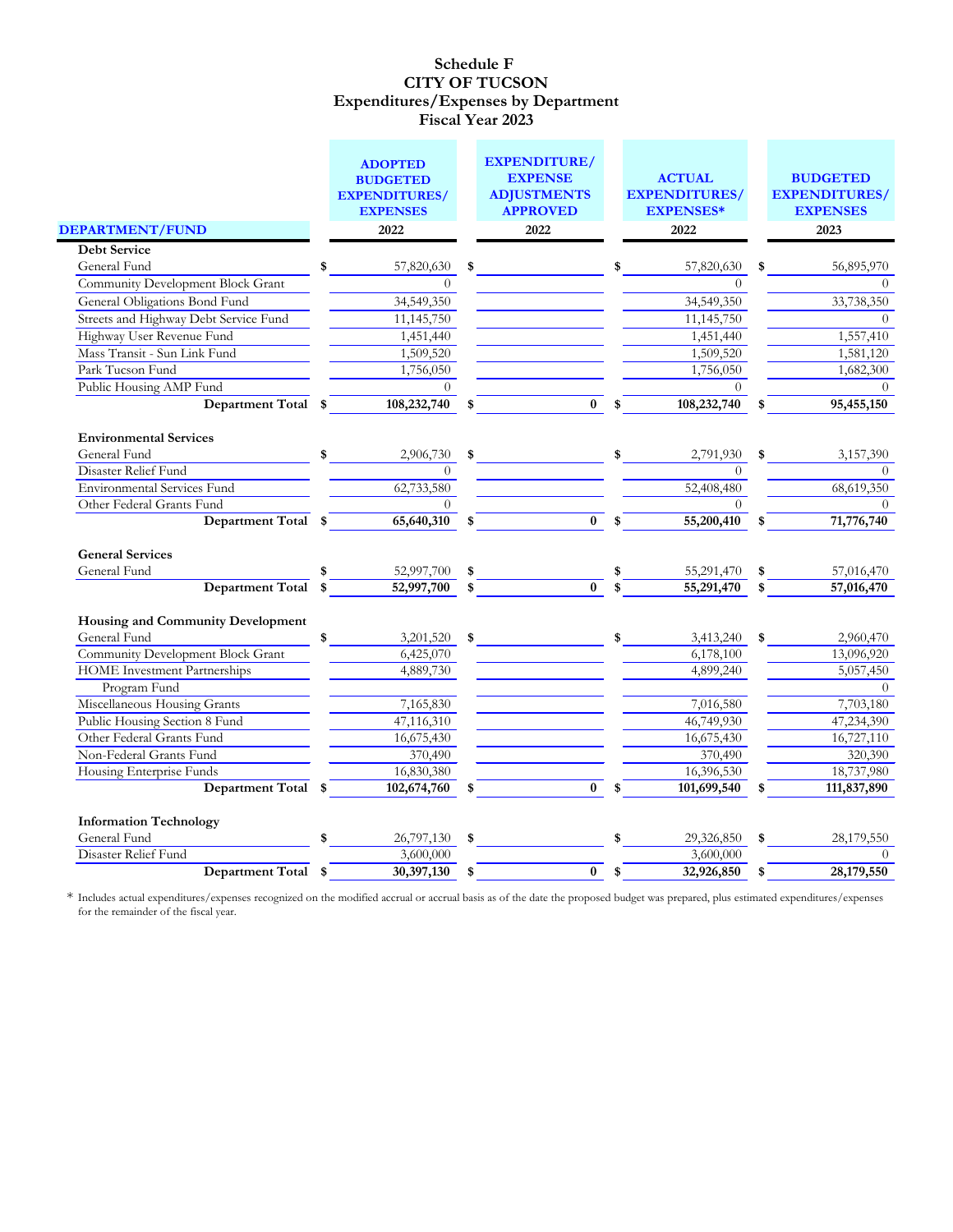|                                                                                       | <b>ADOPTED</b><br><b>BUDGETED</b>       |          | <b>EXPENDITURE/</b><br><b>EXPENSE</b> |              | <b>ACTUAL</b>                            |    | <b>BUDGETED</b>                         |
|---------------------------------------------------------------------------------------|-----------------------------------------|----------|---------------------------------------|--------------|------------------------------------------|----|-----------------------------------------|
|                                                                                       | <b>EXPENDITURES/</b><br><b>EXPENSES</b> |          | <b>ADJUSTMENTS</b><br><b>APPROVED</b> |              | <b>EXPENDITURES/</b><br><b>EXPENSES*</b> |    | <b>EXPENDITURES/</b><br><b>EXPENSES</b> |
| <b>DEPARTMENT/FUND</b>                                                                | 2022                                    |          | 2022                                  |              | 2022                                     |    | 2023                                    |
| <b>Outside Agencies</b>                                                               |                                         |          |                                       |              |                                          |    |                                         |
| General Fund                                                                          | 10,926,160                              | \$       |                                       |              | 14,045,710                               | \$ | 12,776,160                              |
| Highway User Revenue Fund                                                             | 100,580                                 |          |                                       |              | 100,580                                  |    | 100,580                                 |
| <b>Department Total</b>                                                               | \$<br>11,026,740                        | \$       | $\bf{0}$                              | \$           | 14,146,290                               |    | 12,876,740                              |
| Park Tucson                                                                           |                                         |          |                                       |              |                                          |    |                                         |
| Park Tucson Fund                                                                      | 3,433,950                               |          |                                       |              | 5,478,600                                |    | 3,817,280                               |
| Department Total                                                                      | \$<br>3,433,950                         | \$       | $\bf{0}$                              | $\mathbf{s}$ | 5,478,600                                | \$ | 3,817,280                               |
| <b>Parks and Recreation</b>                                                           |                                         |          |                                       |              |                                          |    |                                         |
| General Fund                                                                          | \$<br>28,906,110                        | \$       |                                       | \$           | 27,737,580                               | \$ | 30,322,140                              |
| General Fund Restricted                                                               | $\theta$                                |          |                                       |              | 13,000                                   |    | 13,000                                  |
| Capital Projects Funds                                                                | 29,077,900                              |          |                                       |              | 22,827,400                               |    | 41,942,320                              |
| Development Fee Fund                                                                  | 3,363,330                               |          |                                       |              | 3,571,610                                |    | 4,732,000                               |
| Civic Contribution Fund                                                               | 855,860                                 |          |                                       |              | 855,860                                  |    | 855,860                                 |
| Zoo Fund                                                                              | 18,365,000                              |          |                                       |              | 18,365,000                               |    | 16,626,760                              |
| Other Federal Grants Fund                                                             | 1,072,150                               |          |                                       |              | 1,072,150                                |    | 1,133,640                               |
| <b>Department Total</b>                                                               | \$<br>81,640,350                        | \$       | $\bf{0}$                              |              | 74,442,600                               |    | 95,625,720                              |
| <b>Planning and Development Services</b><br>General Fund<br>Other Federal Grants Fund | \$<br>8,662,670<br>32,000               | \$       |                                       | \$           | 9,401,000                                | S  | 9,068,950                               |
| <b>Department Total</b>                                                               | \$<br>8,694,670                         | \$       | $\mathbf{0}$                          | \$           | 24,000<br>9,425,000                      | \$ | 32,000<br>9,100,950                     |
| <b>Public Defender</b><br>General Fund<br><b>Department Total</b>                     | \$<br>3,269,260<br>3,269,260            | \$<br>\$ | $\bf{0}$                              | \$<br>\$     | 3,609,410<br>3,609,410                   | \$ | 3,664,920<br>3,664,920                  |
| <b>Public Safety Communications</b>                                                   |                                         |          |                                       |              |                                          |    |                                         |
| General Fund                                                                          | \$<br>14,612,450                        | -\$      |                                       | \$           | 14,999,610                               | \$ | 15,844,590                              |
| Non-Federal Grant Fund                                                                | 2,615,810                               |          |                                       |              | 2,615,810                                |    | 2,615,810                               |
| Department Total                                                                      | \$<br>17,228,260                        | \$       | $\bf{0}$                              | \$           | 17,615,420                               |    | 18,460,400                              |
| <b>Transportation and Mobility</b>                                                    |                                         |          |                                       |              |                                          |    |                                         |
| General Fund                                                                          | \$<br>1,316,710                         | \$       |                                       | \$           | 1,204,200                                | \$ | 959,740                                 |
| Mass Transit Fund                                                                     | 107,573,340                             |          |                                       |              | 112,839,310                              |    | 105,786,190                             |
| Highway User Revenue Fund                                                             | 46,973,280                              |          |                                       |              | 50,047,980                               |    | 62,278,110                              |
| Better Streets Improvement Fund                                                       | 36,518,000                              |          |                                       |              | 30,505,000                               |    | 26,492,000                              |
| Other Federal Grants Fund                                                             | 1,677,040                               |          |                                       |              | 1,927,320                                |    | 4,412,740                               |
| Non-Federal Grants Fund                                                               | $\overline{0}$                          |          |                                       |              | 710                                      |    |                                         |
| Civic Contributions Fund                                                              | $\theta$                                |          |                                       |              | 2,560                                    |    |                                         |
| Capital Improvements Fund                                                             | 44,473,800                              |          |                                       |              | 24,010,850                               |    | 53,995,300                              |
| Regional Transportation Authority                                                     | 33,683,100                              |          |                                       |              | 19,392,640                               |    | 65,067,900                              |
| Capital Projects Fund                                                                 | 19,229,200                              |          |                                       |              | 7,610,400                                |    | 23,119,480                              |
| Development Fee Fund                                                                  | 2,522,200                               |          |                                       |              | 2,438,900                                |    | 2,783,900                               |
| Self Insurance Internal Service Fund                                                  | 1,420,000                               |          |                                       |              | 1,420,000                                |    | 1,420,000                               |
| Street Improvement - Prop 411 Fund                                                    | $\Omega$                                |          |                                       |              | $\Omega$                                 |    | 40,000,000                              |
| <b>Department Total</b>                                                               | \$<br>295,386,670                       | \$       | $\bf{0}$                              | \$           | 251,399,870                              |    | 386,315,360                             |
| <b>Tucson City Golf</b><br>Golf Course Fund                                           | \$<br>8,434,660                         | \$       |                                       | \$           | 8,434,660                                | \$ | 8,778,630                               |
| <b>Department Total</b>                                                               | \$<br>8,434,660                         | \$       | $\bf{0}$                              | \$           | 8,434,660                                | \$ | 8,778,630                               |
|                                                                                       |                                         |          |                                       |              |                                          |    |                                         |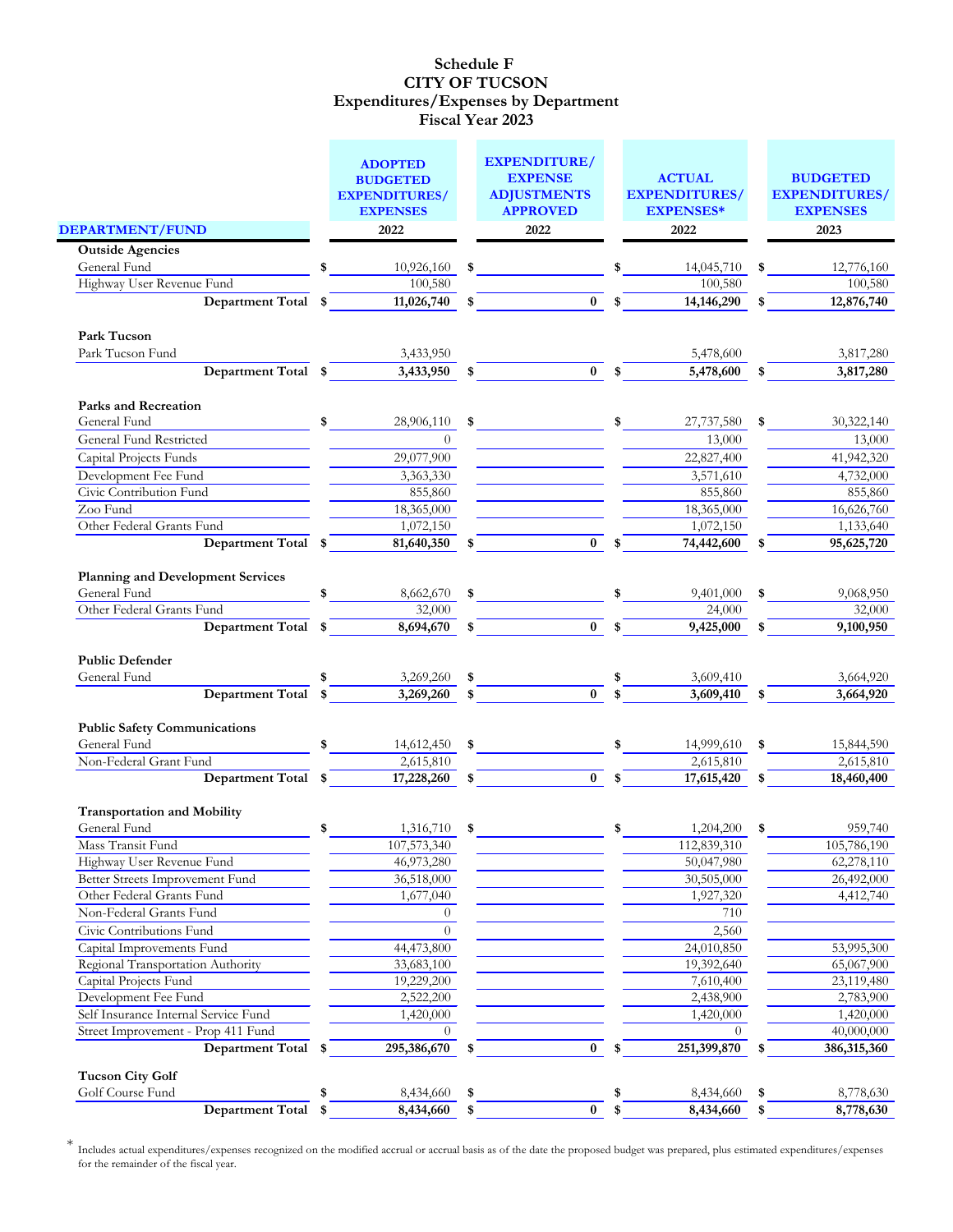|                                      | <b>ADOPTED</b><br><b>BUDGETED</b>       |      | <b>EXPENDITURE/</b><br><b>EXPENSE</b> |               | <b>ACTUAL</b>                            |     | <b>BUDGETED</b>                         |
|--------------------------------------|-----------------------------------------|------|---------------------------------------|---------------|------------------------------------------|-----|-----------------------------------------|
|                                      | <b>EXPENDITURES/</b><br><b>EXPENSES</b> |      | <b>ADJUSTMENTS</b><br><b>APPROVED</b> |               | <b>EXPENDITURES/</b><br><b>EXPENSES*</b> |     | <b>EXPENDITURES/</b><br><b>EXPENSES</b> |
| DEPARTMENT/FUND                      | 2022                                    |      | 2022                                  |               | 2022                                     |     | 2023                                    |
|                                      |                                         |      |                                       |               |                                          |     |                                         |
| <b>Tucson Convention Center</b>      |                                         |      |                                       |               |                                          |     |                                         |
| Convention Center Fund               | \$<br>11,352,270                        | \$   |                                       |               | 11,352,270                               | \$  | 12,040,070                              |
| <b>Department Total</b>              | \$<br>11,352,270                        | \$   | $\bf{0}$                              |               | 11,352,270                               | \$. | 12,040,070                              |
| <b>Tucson Fire</b>                   |                                         |      |                                       |               |                                          |     |                                         |
| General Fund                         | \$<br>88,306,150                        | - \$ |                                       | \$            | 94,562,560                               | \$  | 98,356,800                              |
| Other Federal Grants Fund Misc       | 2,804,380                               |      |                                       |               | 2,550,860                                |     | 4,568,510                               |
| Disaster Relief Fund                 | $\theta$                                |      |                                       |               | 2,919,340                                |     | $\Omega$                                |
| Civic Contribution Fund              | 48,470                                  |      |                                       |               | 13,430                                   |     | 148,470                                 |
| Non-Federal Grants Fund              | 5,530                                   |      |                                       |               | 25,530                                   |     | 45,080                                  |
| Safer City Improvement Fund          | 31,514,050                              |      |                                       |               | 27,955,700                               |     | 11,425,500                              |
| Development Fee Fund                 | $\Omega$                                |      |                                       |               | 920,000                                  |     | 3,237,000                               |
| Self Insurance Internal Service Fund | 346,060                                 |      |                                       |               | 408,430                                  |     | 388,810                                 |
| <b>Department Total</b>              | \$<br>123,024,640                       | \$   | $\bf{0}$                              | \$            | 129,355,850                              | \$  | 118,170,170                             |
| <b>Tucson Police</b>                 |                                         |      |                                       |               |                                          |     |                                         |
| General Fund                         | \$<br>148,418,650                       | \$   |                                       | \$            | 146,001,390                              | \$  | 160,731,770                             |
| Disaster Relief Fund                 | $\overline{0}$                          |      |                                       |               | $\overline{0}$                           |     | $\theta$                                |
| Civic Contribution Fund              | 15,000                                  |      |                                       |               | 15,000                                   |     | 15,000                                  |
| Non-Federal Grants Fund              | 2,053,770                               |      |                                       |               | 1,466,500                                |     | 2,059,170                               |
| Other Federal Grants                 | 13,772,490                              |      |                                       |               | 13,767,780                               |     | 13,919,600                              |
| Safer City Improvement Fund          | 22,519,050                              |      |                                       |               | 18,708,400                               |     | 21,170,900                              |
| <b>Department Total</b>              | \$<br>186,778,960                       |      | $\bf{0}$                              |               | 179,959,070                              |     | 197,896,440                             |
| <b>Tucson Water</b>                  |                                         |      |                                       |               |                                          |     |                                         |
| Tucson Water Utility Fund            | 292,677,090                             |      |                                       |               | 278,364,360                              |     | 298,839,840                             |
| Green Storm Water Infrastructure     | 3,047,590                               |      |                                       |               | 1,523,800                                |     | 3,283,440                               |
| Department Total \$                  | 295,724,680                             | \$   | $\bf{0}$                              | \$            | 279,888,160                              | \$  | 302,123,280                             |
|                                      |                                         |      |                                       |               |                                          |     |                                         |
| <b>General Government</b>            |                                         |      |                                       |               |                                          |     |                                         |
| General Fund                         | \$<br>103,473,050                       | \$   |                                       | \$            | 50,256,160                               | \$  | 127,199,270                             |
| American Rescue Plan                 | 67,848,380                              |      |                                       |               | 67,848,380                               |     | 68,123,610                              |
| Disaster Relief Fund                 | $\Omega$                                |      |                                       |               | $\Omega$                                 |     | $\Omega$                                |
| Department Total \$                  | 171,321,430                             | \$   | $\pmb{0}$                             | $\frac{1}{2}$ | 118, 104, 540                            | \$  | 195,322,880                             |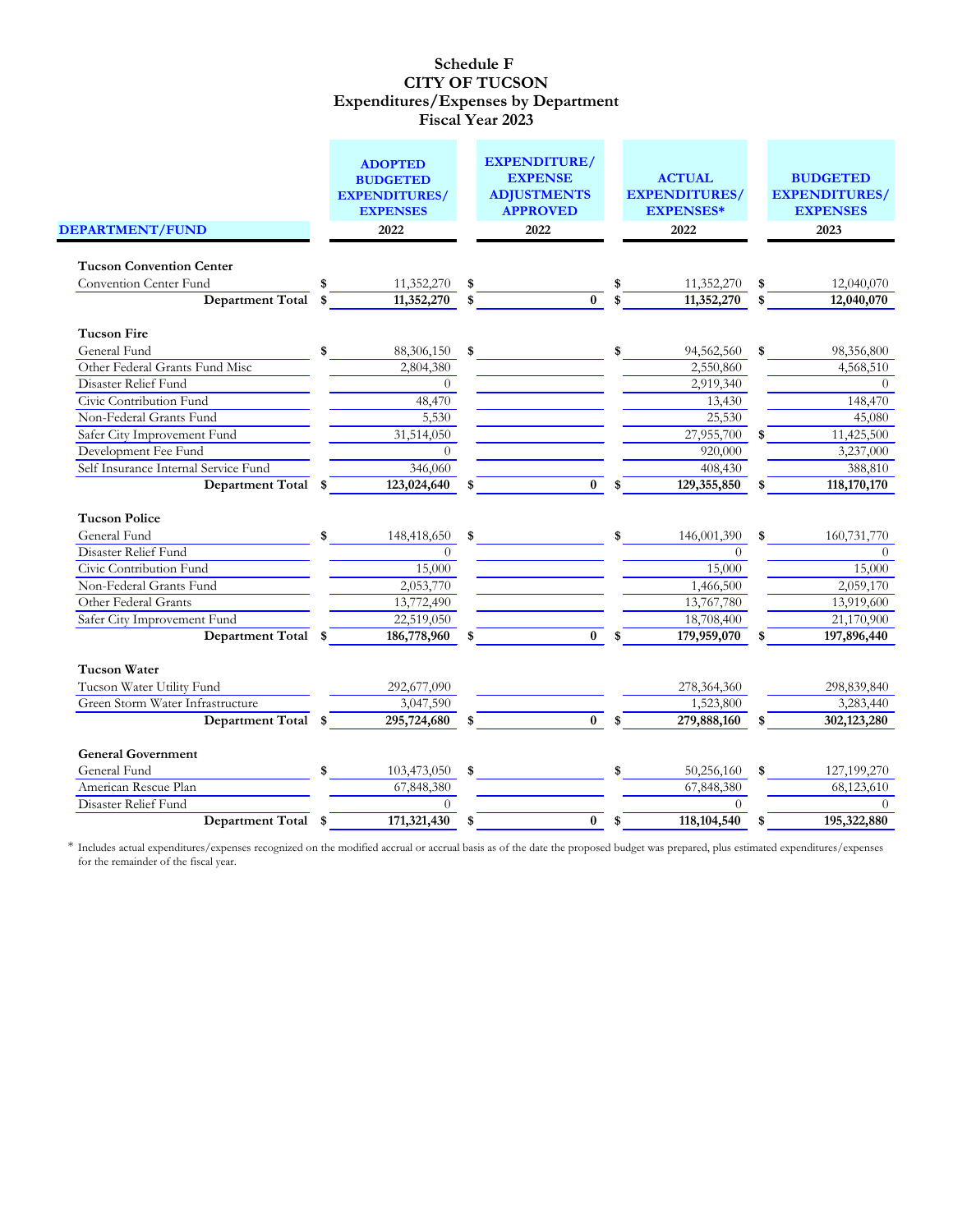|                                       | <b>ADOPTED</b><br><b>BUDGETED</b><br><b>EXPENDITURES/</b><br><b>EXPENSES</b> | <b>EXPENDITURE/</b><br><b>EXPENSE</b><br><b>ADJUSTMENTS</b><br><b>APPROVED</b> |    | <b>ACTUAL</b><br><b>EXPENDITURES/</b><br><b>EXPENSES*</b> |    | <b>BUDGETED</b><br><b>EXPENDITURES/</b><br><b>EXPENSES</b> |
|---------------------------------------|------------------------------------------------------------------------------|--------------------------------------------------------------------------------|----|-----------------------------------------------------------|----|------------------------------------------------------------|
| <b>DEPARTMENT/FUND</b>                | 2022                                                                         | 2022                                                                           |    | 2022                                                      |    | 2023                                                       |
| <b>Pension Services</b>               |                                                                              |                                                                                |    |                                                           |    |                                                            |
| Tucson Supplemental Retirement System | 95,770,820 \$                                                                |                                                                                |    | 90,648,520                                                | S. | 95,732,870                                                 |
| <b>PSPRS Pension Trust</b>            | 35,665,550                                                                   |                                                                                |    | 35,665,550                                                |    | 58,948,000                                                 |
| Department Total \$                   | 131,436,370                                                                  | $\bf{0}$                                                                       | S. | 126,314,070                                               |    | 154,680,870                                                |
| <b>Self Health Insurance</b>          |                                                                              |                                                                                |    |                                                           |    |                                                            |
| Health Insurance Fund                 | 73,564,500 \$                                                                |                                                                                |    | 71,875,190                                                | -S | 78,702,130                                                 |
| <b>Department Total</b>               | 73,564,500                                                                   | $\bf{0}$                                                                       |    | 71,875,190                                                |    | 78,702,130                                                 |
| <b>TOTAL ALL DEPARTMENTS</b>          | \$<br>1,862,342,690                                                          |                                                                                | S. | 1,736,677,130                                             |    | 2,057,599,710                                              |
|                                       |                                                                              |                                                                                |    |                                                           |    | $\theta$                                                   |